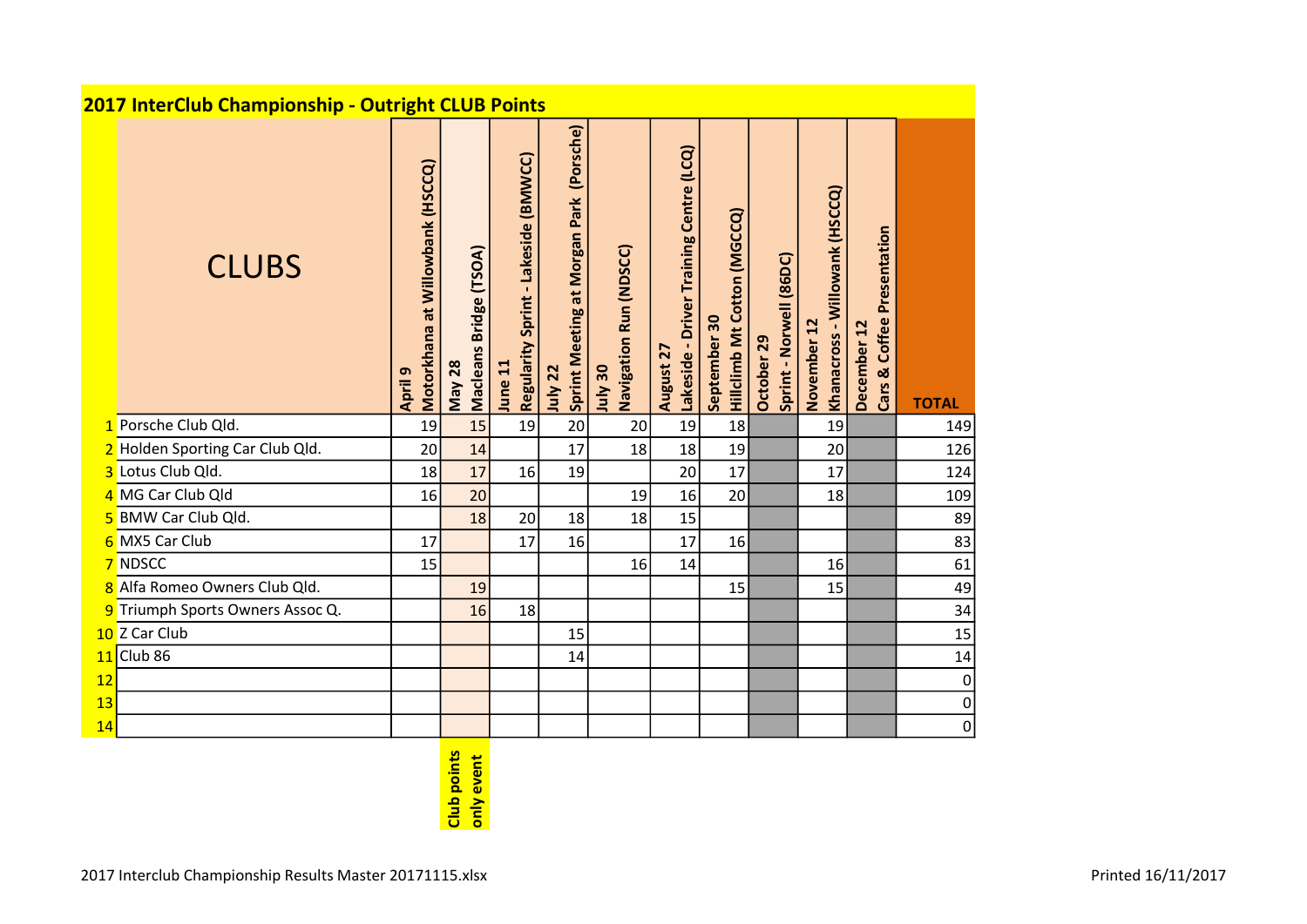|          | 2017 InterClub Championship - 'Road Registered' CLUB Points |                                             |                                            |                                                 |                                                    |                                          |                                                                   |                                                    |                                       |                                                 |                                                        |               |  |
|----------|-------------------------------------------------------------|---------------------------------------------|--------------------------------------------|-------------------------------------------------|----------------------------------------------------|------------------------------------------|-------------------------------------------------------------------|----------------------------------------------------|---------------------------------------|-------------------------------------------------|--------------------------------------------------------|---------------|--|
|          | <b>CLUBS</b><br>members using<br>road registered cars only  | Motorkhana at Willowbank (HSCCQ)<br>April 9 | Bridge (TSOA)<br>Macleans<br><b>May 28</b> | Regularity Sprint - Lakeside (BMWCC)<br>June 11 | Sprint Meeting at Morgan Park (Porsche)<br>July 22 | Navigation Run (NDSCC)<br><b>OE</b> AInr | Training Centre (LCQ)<br><b>Driver</b><br>Lakeside -<br>August 27 | <b>Hillclimb Mt Cotton (MGCCQ)</b><br>September 30 | Sprint - Norwell (86DC)<br>October 29 | Willowank (HSCCQ)<br>November 12<br>Khanacross- | Cars & Coffee Presentation Wooloongabba<br>December 12 | <b>TOTAL</b>  |  |
|          | Porsche Club Qld.                                           | 19                                          | 15                                         | 19                                              | 19                                                 | 20                                       | 19                                                                | 20                                                 |                                       | 19                                              |                                                        | 150           |  |
|          | 2 Lotus Club Qld.                                           | 16                                          | 17                                         | 16                                              | 20                                                 |                                          | 20                                                                | 19                                                 |                                       | 17                                              |                                                        | 125           |  |
|          | 3 MG Car Club Qld                                           | 17                                          | 20                                         |                                                 |                                                    | 19                                       | 15                                                                | 18                                                 |                                       | 18                                              |                                                        | 107           |  |
|          | 4 Holden Sporting Car Club Qld.                             | 20                                          |                                            |                                                 | 14                                                 | 18                                       | 18                                                                | 17                                                 |                                       | 20                                              |                                                        | 107           |  |
|          | 5 BMW Car Club Qld.                                         |                                             | 18                                         | 20                                              | 18                                                 | 18                                       | 16                                                                |                                                    |                                       |                                                 |                                                        | 90            |  |
|          | 6 MX5 Car Club                                              | 18                                          |                                            | 17                                              | 17                                                 |                                          | 17                                                                | 16                                                 |                                       |                                                 |                                                        | 85            |  |
|          | 7 Alfa Romeo Owners Club Qld.                               |                                             | 19                                         |                                                 |                                                    |                                          |                                                                   | 15                                                 |                                       | 15                                              |                                                        | 49            |  |
|          | 8 NDSCC                                                     | 15                                          |                                            |                                                 |                                                    | 16                                       |                                                                   |                                                    |                                       | 16                                              |                                                        | 47            |  |
|          | 9 Triumph Sports Owners Assoc Q.<br>$10$ Club 86            |                                             | 16                                         | 18                                              |                                                    |                                          |                                                                   |                                                    |                                       |                                                 |                                                        | 34            |  |
|          | Z Car Club                                                  |                                             |                                            |                                                 | 16                                                 |                                          |                                                                   |                                                    |                                       |                                                 |                                                        | 16            |  |
| 11       |                                                             |                                             |                                            |                                                 | 15                                                 |                                          |                                                                   |                                                    |                                       |                                                 |                                                        | 15            |  |
| 12<br>13 |                                                             |                                             |                                            |                                                 |                                                    |                                          |                                                                   |                                                    |                                       |                                                 |                                                        | 0             |  |
| 14       |                                                             |                                             |                                            |                                                 |                                                    |                                          |                                                                   |                                                    |                                       |                                                 |                                                        | 0<br>$\Omega$ |  |
|          |                                                             |                                             |                                            |                                                 |                                                    |                                          |                                                                   |                                                    |                                       |                                                 |                                                        |               |  |

## Club points<br>only event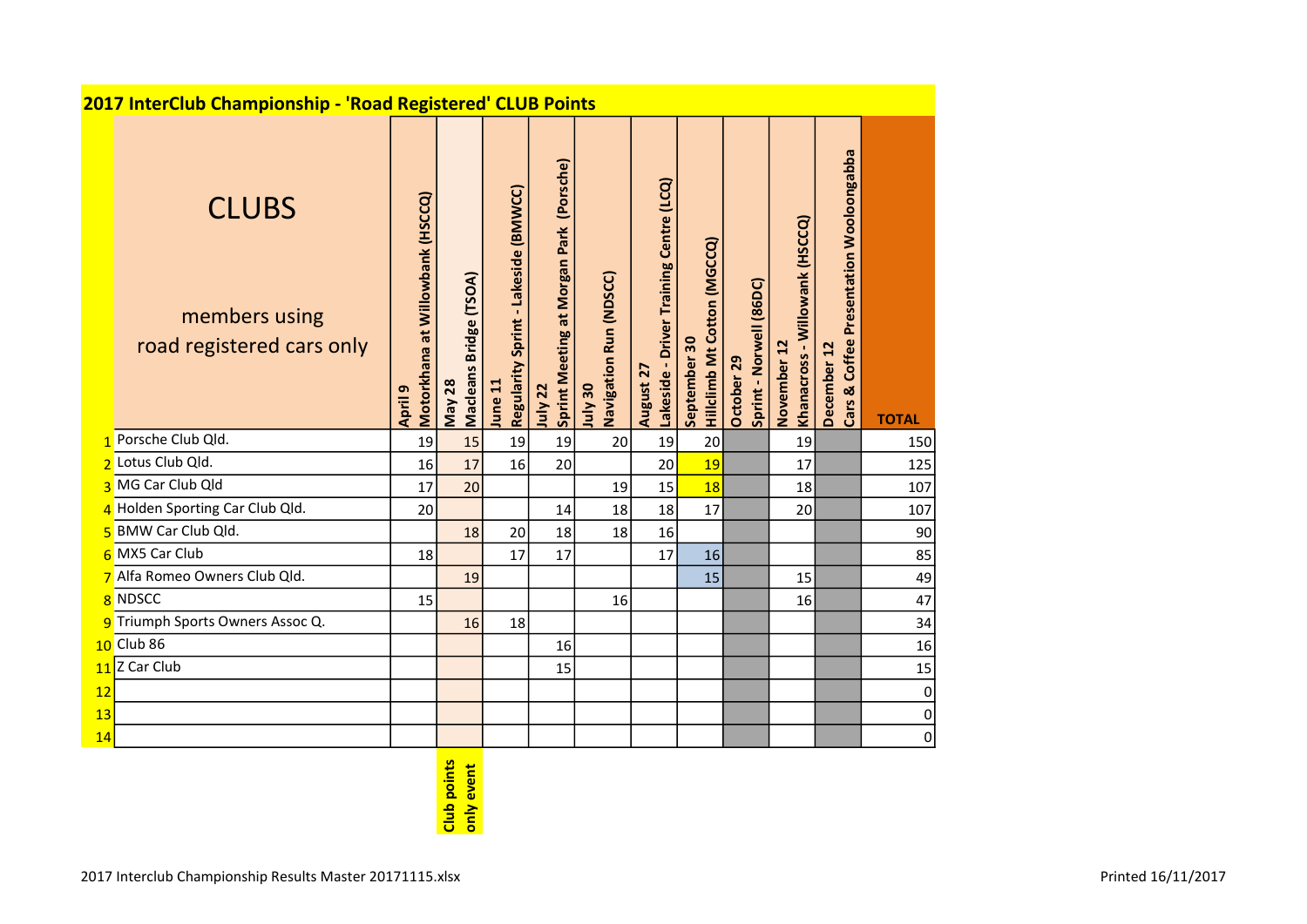| 2017 InterClub Championship - Outright Individual Points |                         |                                          |                                             |                                  |                                                 |                                                    |                                          |                                                      |                                            |                                       |                                                         |                                                        |                 |
|----------------------------------------------------------|-------------------------|------------------------------------------|---------------------------------------------|----------------------------------|-------------------------------------------------|----------------------------------------------------|------------------------------------------|------------------------------------------------------|--------------------------------------------|---------------------------------------|---------------------------------------------------------|--------------------------------------------------------|-----------------|
| <b>Individuals</b><br>Outright                           | Club                    | Car                                      | Motorkhana at Willowbank (HSCCQ)<br>April 9 | Macleans Bridge (TSOA)<br>May 28 | Regularity Sprint - Lakeside (BMWCC)<br>lune 11 | Sprint Meeting at Morgan Park (Porsche)<br>July 22 | Navigation Run (NDSCC)<br><b>OE</b> AInr | Lakeside - Driver Training Centre (LCQ)<br>August 27 | Hilldimb Mt Cotton (MGCCQ)<br>September 30 | Sprint - Norwell (86DC)<br>October 29 | - Willowank (HSCCQ)<br>November 12<br><b>Khanacross</b> | Cars & Coffee Presentation Wooloongabba<br>December 12 | <b>TOTAL</b>    |
| 1 Bill Black<br>2 KEN GRAHAM                             | Porsche<br><b>HSCCQ</b> | Porsche 911<br>Datsun 1600SSS / BMW 320D | 62<br>69                                    |                                  | 52                                              | 52<br>$\overline{43}$                              | 65<br>59                                 | 54<br>68                                             | 61<br>67                                   |                                       | 58<br>67                                                |                                                        | 404<br>373      |
| <b>PAULINE GRAHAM</b>                                    | <b>HSCCQ</b>            | Datsun 1600SSS/BMW 320D                  | 70                                          |                                  |                                                 | $\overline{32}$                                    | 59                                       | 66                                                   | 63                                         |                                       | 68                                                      |                                                        | 358             |
| NOEL CAPLET                                              | <b>HSCCQ</b>            | PARIS SPL/Subaru Liberty                 | 68                                          |                                  |                                                 | 48                                                 |                                          | 61                                                   | 65                                         |                                       | 70                                                      |                                                        | 312             |
| 5 PHILLIP DALTON                                         | <b>HSCCQ</b>            | <b>HONDA CIVIC</b>                       | 48                                          |                                  |                                                 | 30                                                 |                                          | 41                                                   | 58                                         |                                       | 64                                                      |                                                        | 241             |
| 6 Eckhart Schwarting                                     | <b>PCQ</b>              | PORSCHE 911                              | 61                                          |                                  |                                                 | $\overline{3}$                                     | 65                                       | 45                                                   |                                            |                                       | 49                                                      |                                                        | 223             |
| LLOYD JONES                                              | <b>HSCCQ</b>            | SUZUKI SWIFT / Alfa Romeo 156            | 58                                          |                                  |                                                 |                                                    | 67                                       | 31                                                   |                                            |                                       | 62                                                      |                                                        | 218             |
| 8 DICK REYNOLDS                                          | LCQ                     | CATERHAM S3/Caterham Super               | 66                                          |                                  |                                                 |                                                    |                                          | 62                                                   | 60                                         |                                       |                                                         |                                                        | 188             |
| Glen Wallace                                             | PCQ                     | Porsche 991 GT3                          |                                             |                                  |                                                 | 59                                                 |                                          | 63                                                   |                                            |                                       | 65                                                      |                                                        | 187             |
| 10 Shane Murphy                                          | Lotus                   | Lotus 7                                  | 59                                          |                                  | 34                                              |                                                    |                                          | 35                                                   | 56                                         |                                       |                                                         |                                                        | 184             |
| 11 Phil Hart                                             | LCQ                     | LOTUS ELISE / Porsche GT3                | 57                                          |                                  |                                                 |                                                    |                                          | 57                                                   |                                            |                                       | 69                                                      |                                                        | 183             |
| 12 Terrence Scharf                                       | <b>HSCC</b>             | Nissan Skyline                           |                                             |                                  |                                                 | 24                                                 |                                          | 38                                                   | 55                                         |                                       | 59                                                      |                                                        | 176             |
| 13 Jason Arnold                                          | PCQ                     | Porsche 911                              |                                             |                                  |                                                 | 56                                                 |                                          | 56                                                   |                                            |                                       | 63                                                      |                                                        | 175             |
| 14 Kevin Vedelago                                        | Porsche                 | Porsche Carrera 997                      |                                             |                                  | 62                                              | 65                                                 |                                          | 48                                                   |                                            |                                       |                                                         |                                                        | 175             |
| 15 MICHAEL JONES                                         | HSCCQ                   | LOCOST SPL / Alfa Romeo 156              | 45                                          |                                  |                                                 |                                                    | 67                                       | 23                                                   |                                            |                                       | 36                                                      |                                                        | 171             |
| 16 Rick Catania                                          | <b>BMW</b>              | <b>BMW 135i</b>                          |                                             |                                  | 69                                              | 46                                                 |                                          | 53                                                   |                                            |                                       |                                                         |                                                        | 168             |
| 17 Mark Collingwood                                      | MX5                     | Mazda MX5 NA6                            |                                             |                                  | 70                                              | 44                                                 |                                          | 43                                                   |                                            |                                       |                                                         |                                                        | 157             |
| 18 Michael Miller                                        | PCQ                     | Porsche 928                              |                                             |                                  |                                                 | 14                                                 | 65                                       | 19                                                   |                                            |                                       | 43                                                      |                                                        | 141             |
| 19 Geoff Noble                                           | LCQ                     | Lotus Elise                              |                                             |                                  |                                                 | 70<br>68                                           |                                          | 70<br>65                                             |                                            |                                       |                                                         |                                                        | 140<br>133      |
| 20 Garry Pitt<br>21 STEWART BELL                         | LCQ<br><b>HSCCQ</b>     | Lotus Elise<br>MAZDA MX5                 | 65                                          |                                  |                                                 |                                                    |                                          |                                                      |                                            |                                       | 66                                                      |                                                        | 131             |
| 22 Martin O'Brien                                        | LCQ                     | Lotus S2                                 |                                             |                                  |                                                 | 64                                                 |                                          | 67                                                   |                                            |                                       |                                                         |                                                        | 131             |
| 23 Ken Fell                                              | <b>BMW</b>              | Mercedes SLK / Land cruiser              |                                             |                                  | 61                                              |                                                    | 68                                       |                                                      |                                            |                                       |                                                         |                                                        | 129             |
| 24 DAN CALLAN                                            | <b>HSCCQ</b>            | MON REVE/Subaru WRX                      | 63                                          |                                  |                                                 |                                                    |                                          |                                                      |                                            |                                       | 61                                                      |                                                        | 124             |
| 25 Peter Stringfellow                                    | <b>NDSCC</b>            | SPRITE/Pajero 4x4                        | 55                                          |                                  |                                                 |                                                    | 69                                       |                                                      |                                            |                                       |                                                         |                                                        | 124             |
| 26 Adam Shipway                                          | MX5                     | Mazada MX5                               |                                             |                                  |                                                 | 29                                                 |                                          | 44                                                   | 49                                         |                                       |                                                         |                                                        | 122             |
| 27 David Palmer                                          | Porsche                 | Porsche 996                              |                                             |                                  | 60                                              | 60                                                 |                                          |                                                      |                                            |                                       |                                                         |                                                        | 120             |
| <b>KEITH BUTCHER</b>                                     | HSCCQ                   | MON REVE/Subaru WRX                      | 67                                          |                                  |                                                 |                                                    |                                          |                                                      |                                            |                                       | 51                                                      |                                                        | 118             |
| 29 Craig Hooper                                          | Porsche                 | Porsche 911                              |                                             |                                  | 65                                              | 53                                                 |                                          |                                                      |                                            |                                       |                                                         |                                                        | 118             |
| <b>30 KENT KIESEKER</b>                                  | <b>PCQ</b>              | PORSCHE 911                              | 53                                          |                                  |                                                 |                                                    | 65                                       |                                                      |                                            |                                       |                                                         |                                                        | 118             |
| 31 Paul Dalitz                                           | <b>PCQ</b>              | Porsche 991 GT3                          |                                             |                                  |                                                 |                                                    |                                          |                                                      | 62                                         |                                       | 52                                                      |                                                        | 114             |
| 32 Jon Young                                             | LCQ                     | 1988 Caterham Super 7                    |                                             |                                  |                                                 |                                                    |                                          | 60                                                   | 54                                         |                                       |                                                         |                                                        | 114             |
| 33 Henry Sinclair                                        | <b>PCQ</b>              | Porsche Cayman GT4                       |                                             |                                  |                                                 | 57                                                 |                                          | 51                                                   |                                            |                                       |                                                         |                                                        | 108             |
| 34 Liam Philp                                            | LCQ                     | Caterham 7                               |                                             |                                  |                                                 | 49                                                 |                                          | 59                                                   |                                            |                                       |                                                         |                                                        | 108             |
| 35 Rodney Ladyman                                        | <b>BMW</b>              | Mini JCW                                 |                                             |                                  | 66                                              | 38                                                 |                                          |                                                      |                                            |                                       |                                                         |                                                        | 104             |
| 36 Daniel Zeimer                                         | <b>HSCCQ</b>            | Toyota Corolla                           |                                             |                                  |                                                 |                                                    |                                          |                                                      | 48                                         |                                       | 48                                                      |                                                        | 96              |
| 37 ADRIAN TYLER                                          | <b>HSCCQ</b>            | Subaru Impreza                           | 52                                          |                                  |                                                 |                                                    |                                          |                                                      |                                            |                                       | 44                                                      |                                                        | 96              |
| 38 Leigh Achterberg<br>39 David Yould                    | <b>NDSCC</b><br>PCQ     | 1980 Porsche 928<br>Porsche 944          |                                             |                                  |                                                 | 26                                                 |                                          | 34<br>28                                             |                                            |                                       | 60<br>40                                                |                                                        | 94<br>94        |
| 40 Eric Van Dyk                                          | <b>PCQ</b>              | Porsche 944                              |                                             |                                  |                                                 | 45                                                 |                                          | 46                                                   |                                            |                                       |                                                         |                                                        | 91              |
| 41 KARL REINKE                                           | <b>MGCC</b>             | <b>HYUNDAI EXCEL</b>                     | 40                                          |                                  |                                                 |                                                    |                                          |                                                      | 44                                         |                                       |                                                         |                                                        | 84              |
| 42 Alan Carseldine                                       | <b>PCCQ</b>             | Porsche 968                              |                                             |                                  |                                                 |                                                    | 61                                       | 21                                                   |                                            |                                       |                                                         |                                                        | 82              |
| 43 JO REINKE                                             | <b>MGCC</b>             | <b>HYUNDAI EXCEL</b>                     | 39                                          |                                  |                                                 |                                                    |                                          |                                                      | 41                                         |                                       |                                                         |                                                        | 80              |
| 44 Clint Palmer                                          | <b>BMW</b>              | Nissan GTR/ Porsche 996 GT3              |                                             |                                  | 26                                              | 51                                                 |                                          |                                                      |                                            |                                       |                                                         |                                                        | $\overline{77}$ |
| 45 Greg Alderding                                        | <b>HSCC</b>             | 2016 BATT Mobile Special                 |                                             |                                  |                                                 |                                                    |                                          | 42                                                   |                                            |                                       | 34                                                      |                                                        | 76              |
| 46 Vyvyan Black                                          | Lotus                   | Lotus Elan Plus 2                        |                                             |                                  | 28                                              |                                                    |                                          |                                                      | 45                                         |                                       |                                                         |                                                        | 73              |
| 47 Chris Harbeck                                         | MGCCQ                   | Mazda RX2 Red                            |                                             |                                  |                                                 |                                                    | 70                                       |                                                      |                                            |                                       |                                                         |                                                        | 70              |
| 48 Michael Von Rappard                                   | <b>MGCCQ</b>            | Dallara Hayabusa                         |                                             |                                  |                                                 |                                                    |                                          |                                                      | 70                                         |                                       |                                                         |                                                        | 70              |
| 49 Tony Best                                             | MGCCQ                   | Mazda RX2 Red                            |                                             |                                  |                                                 |                                                    | 70                                       |                                                      |                                            |                                       |                                                         |                                                        | 70              |
| 50 Brett Wentworth                                       | <b>PCQ</b>              | Porsche 911                              |                                             |                                  |                                                 | 69                                                 |                                          |                                                      |                                            |                                       |                                                         |                                                        | 69              |
| 51 Daphne Stringfellow                                   | NDSCC                   | Pajero 4x4                               |                                             |                                  |                                                 |                                                    | 69                                       |                                                      |                                            |                                       |                                                         |                                                        | 69              |
| 52 Martin Egglesfield                                    | <b>MGCCQ</b>            | <b>OMS Hornet</b>                        |                                             |                                  |                                                 |                                                    |                                          |                                                      | 69                                         |                                       |                                                         |                                                        | 69              |
| 53 Stephen Foss                                          | <b>PCQ</b>              | 2008 Westfield XTR2                      |                                             |                                  |                                                 |                                                    |                                          | 69                                                   |                                            |                                       |                                                         |                                                        | 69              |
| 54 Alison Douglas                                        | <b>BMWCC</b>            | Land cruiser                             |                                             |                                  |                                                 |                                                    | 68                                       |                                                      |                                            |                                       |                                                         |                                                        | 68              |
| 55 Brian Ferrabee                                        | Triumph                 | Triumph GT6                              |                                             |                                  | 68                                              |                                                    |                                          |                                                      |                                            |                                       |                                                         |                                                        | 68              |
| 56 Chris Johns                                           | <b>MGCCQ</b>            | Empire 001                               |                                             |                                  |                                                 |                                                    |                                          |                                                      | 68                                         |                                       |                                                         |                                                        | 68              |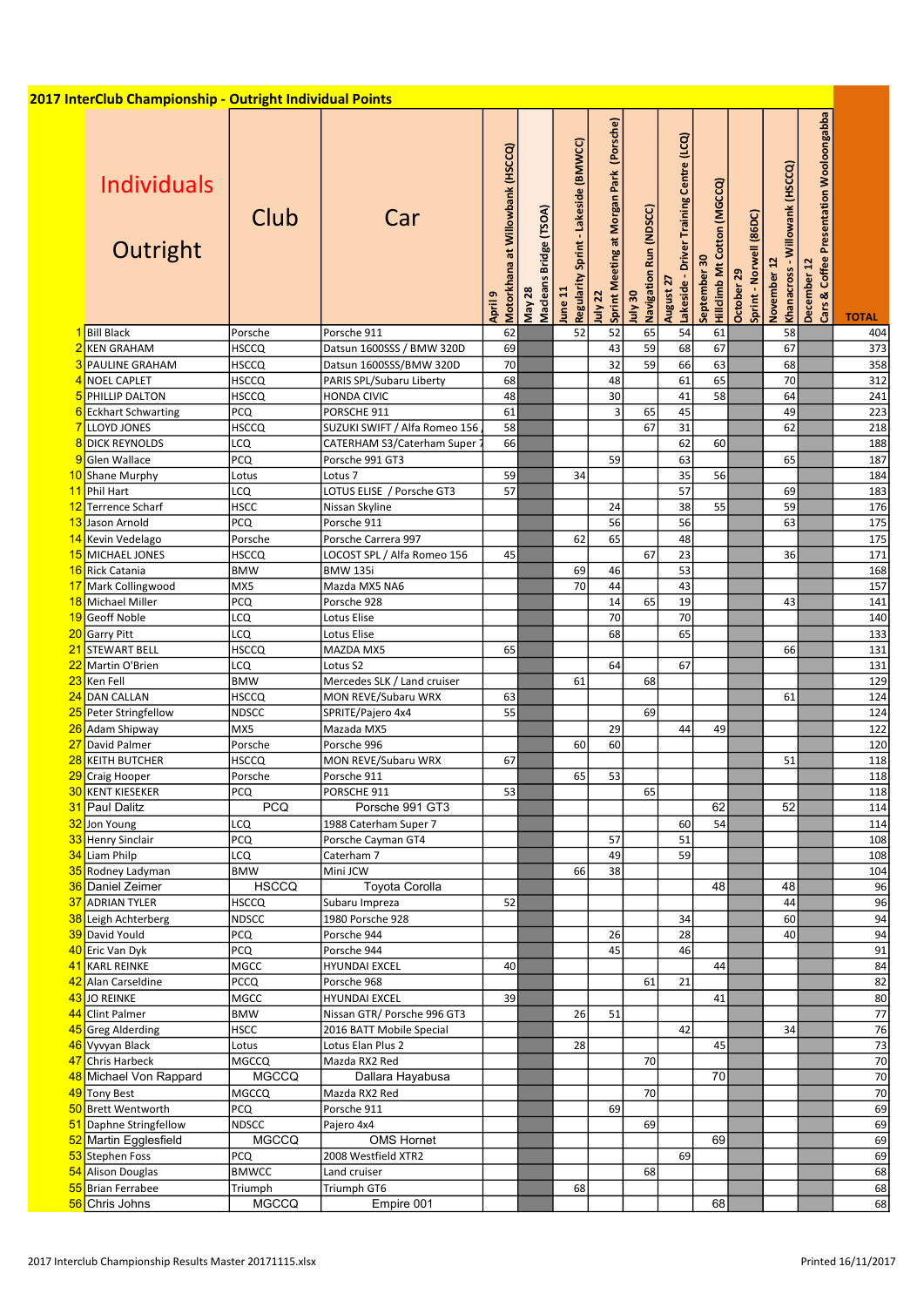|                 | 2017 InterClub Championship - Outright Individual Points |              |                            |                                             |                                  |                                                 |                                                    |                                   |                                                         |                                             |                                       |                                                  |                                                        |                 |
|-----------------|----------------------------------------------------------|--------------|----------------------------|---------------------------------------------|----------------------------------|-------------------------------------------------|----------------------------------------------------|-----------------------------------|---------------------------------------------------------|---------------------------------------------|---------------------------------------|--------------------------------------------------|--------------------------------------------------------|-----------------|
|                 | <b>Individuals</b><br>Outright                           | Club         | Car                        | Motorkhana at Willowbank (HSCCQ)<br>April 9 | Macleans Bridge (TSOA)<br>May 28 | Regularity Sprint - Lakeside (BMWCC)<br>June 11 | Sprint Meeting at Morgan Park (Porsche)<br>July 22 | Navigation Run (NDSCC)<br>08 Vint | Training Centre (LCQ)<br>Lakeside - Driver<br>August 27 | Hillclimb Mt Cotton (MGCCQ)<br>September 30 | Sprint - Norwell (86DC)<br>October 29 | - Willowank (HSCCQ)<br>November 12<br>Khanacross | Cars & Coffee Presentation Wooloongabba<br>December 12 | <b>TOTAL</b>    |
|                 | 57 Bevan Harris                                          | MGCCQ        | MG B GT                    |                                             |                                  |                                                 |                                                    | 67                                |                                                         |                                             |                                       |                                                  |                                                        | 67              |
| 58              | David Cramp                                              | <b>BMW</b>   | Mercedes A250 Sport        |                                             |                                  | 67                                              |                                                    |                                   |                                                         |                                             |                                       |                                                  |                                                        | 67              |
| 59              | <b>Greg Turnham</b>                                      | PCQ          | Porsche 911                |                                             |                                  |                                                 | 67                                                 |                                   |                                                         |                                             |                                       |                                                  |                                                        | 67              |
|                 | 60 Malcolm Spiden                                        | <b>MGCCQ</b> | MG B GT                    |                                             |                                  |                                                 |                                                    | 67                                |                                                         |                                             |                                       |                                                  |                                                        | 67              |
| 61              | Chris Lake                                               | <b>MGCCQ</b> | Suzuki Escargot            |                                             |                                  |                                                 |                                                    |                                   |                                                         | 66                                          |                                       |                                                  |                                                        | 66              |
| 62              | <b>Steve Cooper</b>                                      | <b>PCQ</b>   | Porsche 993 GT2            |                                             |                                  |                                                 | 66                                                 |                                   |                                                         |                                             |                                       |                                                  |                                                        | 66              |
| 63              | <b>Greg McWhinney</b>                                    | <b>PCCQ</b>  | Porsche 911                |                                             |                                  |                                                 |                                                    | 65                                |                                                         |                                             |                                       |                                                  |                                                        | 65              |
|                 | 64 Jay Prince                                            | <b>NDSCC</b> | Toyota Starlet             |                                             |                                  |                                                 |                                                    | 65                                |                                                         |                                             |                                       |                                                  |                                                        | 65              |
|                 | 65 Jonathan Schwarting                                   | <b>PCCQ</b>  | Porsche 911                |                                             |                                  |                                                 |                                                    | 65                                |                                                         |                                             |                                       |                                                  |                                                        | 65              |
| 66              | <b>Troy Garth</b>                                        | <b>NDSCC</b> | <b>Toyota Starlet</b>      |                                             |                                  |                                                 |                                                    | 65                                |                                                         |                                             |                                       |                                                  |                                                        | 65              |
| 67              | <b>Bruce Simpson</b>                                     | <b>PCQ</b>   | Porsche 934 Rep.           |                                             |                                  |                                                 |                                                    |                                   |                                                         | 64                                          |                                       |                                                  |                                                        | 64              |
| 68              | Graeme Spender                                           | <b>TSOA</b>  | Triumph TR4                |                                             |                                  | 64                                              |                                                    |                                   |                                                         |                                             |                                       |                                                  |                                                        | 64              |
| 69              | <b>Lindsay Close</b>                                     | LCQ          | 2007 Lotus Exige S         |                                             |                                  |                                                 |                                                    |                                   | 64                                                      |                                             |                                       |                                                  |                                                        | 64              |
|                 | 70 PAUL GRAY                                             | <b>HSCCQ</b> | DATSUN 1200                | 64                                          |                                  |                                                 |                                                    |                                   |                                                         |                                             |                                       |                                                  |                                                        | 64              |
| 71              | Dean Croyden                                             | <b>PCQ</b>   | Porsche GT3 Cup            |                                             |                                  |                                                 | 63                                                 |                                   |                                                         |                                             |                                       |                                                  |                                                        | $\overline{63}$ |
|                 | 72 Jonathon Tonuri                                       | <b>BMW</b>   | <b>BMW 130i</b>            |                                             |                                  | 63                                              |                                                    |                                   |                                                         |                                             |                                       |                                                  |                                                        | 63              |
| 73              | Kathryn Smith                                            | <b>HSCC</b>  | 2001 Honda Integra         |                                             |                                  |                                                 |                                                    |                                   | 20                                                      |                                             |                                       | 42                                               |                                                        | 62              |
|                 | 74 GWYNETH JONES                                         | <b>HSCCQ</b> |                            |                                             |                                  |                                                 |                                                    |                                   | 15                                                      |                                             |                                       |                                                  |                                                        | 62              |
|                 |                                                          |              | <b>LOCOST SPL</b>          | 47                                          |                                  |                                                 |                                                    |                                   |                                                         |                                             |                                       |                                                  |                                                        |                 |
|                 | 75 Michael Treffene                                      | <b>PCQ</b>   | Porsche 997 GT3            |                                             |                                  |                                                 | 62                                                 |                                   |                                                         |                                             |                                       |                                                  |                                                        | 62              |
| 76              | Chris Reis                                               | <b>PCCQ</b>  | Porsche 968                |                                             |                                  |                                                 |                                                    | 61                                |                                                         |                                             |                                       |                                                  |                                                        | 61              |
| <u>771</u>      | Stan Adler                                               | <b>PCQ</b>   | Porsche 911                |                                             |                                  |                                                 | 61                                                 |                                   |                                                         |                                             |                                       |                                                  |                                                        | 61              |
|                 | 78 Bernard Pereira                                       | MGCCQ        | MG TD                      |                                             |                                  |                                                 |                                                    | 60                                |                                                         |                                             |                                       |                                                  |                                                        | 60              |
|                 | 79 BRETT DAVIDSON                                        | <b>HSCCQ</b> | MAZDA MX5                  | 60                                          |                                  |                                                 |                                                    |                                   |                                                         |                                             |                                       |                                                  |                                                        | 60              |
| 80 <sub>1</sub> | Don Webster                                              | <b>MGCCQ</b> | MG TD                      |                                             |                                  |                                                 |                                                    | 60                                |                                                         |                                             |                                       |                                                  |                                                        | 60              |
| 81              | Daryl Morton                                             | <b>MGCCQ</b> | Morris Cooper S            |                                             |                                  |                                                 |                                                    |                                   |                                                         | 59                                          |                                       |                                                  |                                                        | 59              |
|                 | 82 Ricardo Shi                                           | <b>BMW</b>   | Subaru WRX STI             |                                             |                                  | 59                                              |                                                    |                                   |                                                         |                                             |                                       |                                                  |                                                        | $\overline{59}$ |
| 83              | Craig Kelp                                               | <b>BMWCC</b> | BMW Z4M                    |                                             |                                  |                                                 |                                                    | 58                                |                                                         |                                             |                                       |                                                  |                                                        | 58              |
| 84              | Deborah Sargent                                          | <b>BMWCC</b> | BMW Z4M                    |                                             |                                  |                                                 |                                                    | 58                                |                                                         |                                             |                                       |                                                  |                                                        | 58              |
|                 | 85 Evan Molloy                                           | LCQ          | 2006 Lotus Exige           |                                             |                                  |                                                 |                                                    |                                   | 58                                                      |                                             |                                       |                                                  |                                                        | 58              |
|                 | 86 Kristian Steenstrup                                   | <b>BMW</b>   | <b>BMW 130i</b>            |                                             |                                  | 58                                              |                                                    |                                   |                                                         |                                             |                                       |                                                  |                                                        | 58              |
| 87              | Lachlan Harburg                                          | <b>PCQ</b>   | Porsche 911                |                                             |                                  |                                                 | 58                                                 |                                   |                                                         |                                             |                                       |                                                  |                                                        | $\overline{58}$ |
|                 | 88 Troy Jackson                                          | <b>HSCCQ</b> | Nissan 180X                |                                             |                                  |                                                 |                                                    |                                   |                                                         |                                             |                                       | 57                                               |                                                        | $\overline{57}$ |
|                 | 89 John Samios                                           | <b>PCQ</b>   | Porsche 911                |                                             |                                  |                                                 |                                                    |                                   |                                                         | 57                                          |                                       |                                                  |                                                        | 57              |
|                 | 90 Scott Knack                                           | <b>BMW</b>   | <b>BMW E36 323</b>         |                                             |                                  | 57                                              |                                                    |                                   |                                                         |                                             |                                       |                                                  |                                                        | 57              |
|                 | 91 Riley Willering                                       | <b>HSCCQ</b> | Porsche 944                |                                             |                                  |                                                 |                                                    |                                   |                                                         |                                             |                                       | 56                                               |                                                        | $\overline{56}$ |
|                 | 92 lan Hayllor                                           | <b>BMW</b>   | BMW <sub>Z4</sub>          |                                             |                                  | 56                                              |                                                    |                                   |                                                         |                                             |                                       |                                                  |                                                        | 56              |
|                 | 93 SONKE HATJE                                           | MX5          | MAZDA MX5                  | 56                                          |                                  |                                                 |                                                    |                                   |                                                         |                                             |                                       |                                                  |                                                        | 56              |
|                 | 94 Trevor King                                           | <b>HSCCQ</b> | Sprinter                   |                                             |                                  |                                                 |                                                    |                                   |                                                         |                                             |                                       | 55                                               |                                                        | 55              |
|                 | 95 Brad Stratton                                         | <b>MGCCQ</b> | 1991 Mazda MX5             |                                             |                                  |                                                 |                                                    |                                   | 55                                                      |                                             |                                       |                                                  |                                                        | 55              |
|                 | 96 Michael McKelliget                                    | Z CAR        | Datson 260Z                |                                             |                                  |                                                 | 55                                                 |                                   |                                                         |                                             |                                       |                                                  |                                                        | 55              |
|                 | 97 Ozer Meter                                            | <b>BMW</b>   | <b>BMW E36 328 vert</b>    |                                             |                                  | 55                                              |                                                    |                                   |                                                         |                                             |                                       |                                                  |                                                        | 55              |
|                 | 98 Mathew Burnett                                        | <b>PCQ</b>   | Porsche 991/996            |                                             |                                  |                                                 |                                                    |                                   |                                                         |                                             |                                       | 54                                               |                                                        | 54              |
|                 | 99 Donald Munro                                          | <b>PCQ</b>   | Porsche 911                |                                             |                                  |                                                 | 54                                                 |                                   |                                                         |                                             |                                       |                                                  |                                                        | 54              |
|                 | 100 Howard Moss                                          | Triumph      | MG MGB                     |                                             |                                  | 54                                              |                                                    |                                   |                                                         |                                             |                                       |                                                  |                                                        | $\overline{54}$ |
|                 |                                                          |              | PARIS SPL                  | 54                                          |                                  |                                                 |                                                    |                                   |                                                         |                                             |                                       |                                                  |                                                        | $\overline{54}$ |
|                 | 101 LUKE DAY                                             | <b>HSCCQ</b> |                            |                                             |                                  |                                                 |                                                    |                                   |                                                         |                                             |                                       |                                                  |                                                        |                 |
|                 | 102 Robert Bowers                                        | <b>HSCCQ</b> | Liberty Wagon              |                                             |                                  |                                                 |                                                    |                                   |                                                         |                                             |                                       | 53                                               |                                                        | 53              |
|                 | 103 Duane Thompson                                       | <b>BMW</b>   | <b>BMW E92 M3</b>          |                                             |                                  | 53                                              |                                                    |                                   |                                                         |                                             |                                       |                                                  |                                                        | 53              |
|                 | 104 Ross Mackay                                          | <b>MGCCQ</b> | Ford Escort Mk 1           |                                             |                                  |                                                 |                                                    |                                   |                                                         | 53                                          |                                       |                                                  |                                                        | 53              |
|                 | 105 Duncan Forbes                                        | <b>PCQ</b>   | Porsche Boxster            |                                             |                                  |                                                 | 20                                                 |                                   | 32                                                      |                                             |                                       |                                                  |                                                        | 52              |
|                 | 106 Flavio Paggiaro                                      | MGCCQ        | MG MGB GT V8               |                                             |                                  |                                                 |                                                    |                                   |                                                         | 52                                          |                                       |                                                  |                                                        | 52              |
|                 | 107 Jeffrey Graham                                       | MX5          | 1999 Mazda MX5             |                                             |                                  |                                                 |                                                    |                                   | 52                                                      |                                             |                                       |                                                  |                                                        | 52              |
|                 | 108 ANWEN JONES                                          | <b>HSCCQ</b> | <b>SUZUKI SWIFT</b>        | 51                                          |                                  |                                                 |                                                    |                                   |                                                         |                                             |                                       |                                                  |                                                        | 51              |
|                 | 109 Ben Davari                                           | <b>BMW</b>   | <b>BMW E90 M3</b>          |                                             |                                  | 51                                              |                                                    |                                   |                                                         |                                             |                                       |                                                  |                                                        | 51              |
|                 | 110 Gregory King                                         | <b>MGCCQ</b> | Toyota MR2                 |                                             |                                  |                                                 |                                                    |                                   |                                                         | 51                                          |                                       |                                                  |                                                        | 51              |
|                 | 111 Brandon Doyle                                        | <b>HSCCQ</b> | Lancer Evo X               |                                             |                                  |                                                 |                                                    |                                   |                                                         |                                             |                                       | 50                                               |                                                        | 50              |
|                 | 112 James Driscoll                                       | LCQ          | 1976 Jaguar D Type Replica |                                             |                                  |                                                 |                                                    |                                   | 50                                                      |                                             |                                       |                                                  |                                                        | 50              |
|                 |                                                          |              |                            |                                             |                                  |                                                 |                                                    |                                   |                                                         |                                             |                                       |                                                  |                                                        |                 |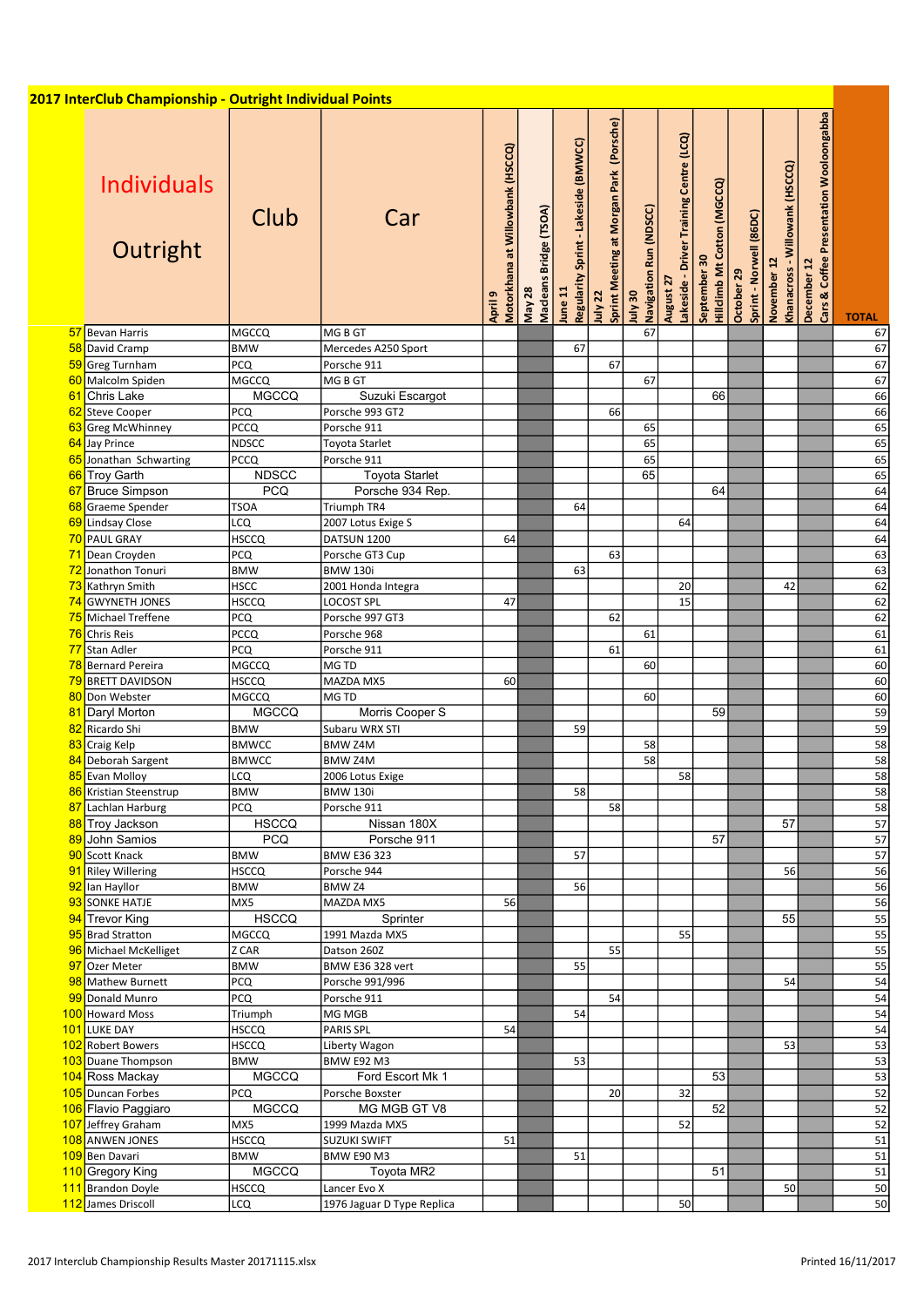| 2017 InterClub Championship - Outright Individual Points |               |                            |                                             |                                  |                                                 |                                                    |                                   |                                                      |                                                    |                                       |                                               |                                                        |                 |
|----------------------------------------------------------|---------------|----------------------------|---------------------------------------------|----------------------------------|-------------------------------------------------|----------------------------------------------------|-----------------------------------|------------------------------------------------------|----------------------------------------------------|---------------------------------------|-----------------------------------------------|--------------------------------------------------------|-----------------|
| <b>Individuals</b><br>Outright                           | Club          | Car                        | Motorkhana at Willowbank (HSCCQ)<br>April 9 | Macleans Bridge (TSOA)<br>May 28 | Regularity Sprint - Lakeside (BMWCC)<br>June 11 | Sprint Meeting at Morgan Park (Porsche)<br>July 22 | July 30<br>Navigation Run (NDSCC) | August 27<br>Lakeside - Driver Training Centre (LCQ) | <b>Hillclimb Mt Cotton (MGCCQ)</b><br>September 30 | Sprint - Norwell (86DC)<br>October 29 | Khanacross - Willowank (HSCCQ)<br>November 12 | December 12<br>Cars & Coffee Presentation Wooloongabba | <b>TOTAL</b>    |
| 113 Peter Andrews                                        | <b>MGCCQ</b>  | <b>MG MGF</b>              |                                             |                                  |                                                 |                                                    |                                   |                                                      | 50                                                 |                                       |                                               |                                                        | 50              |
| 114 Philip Strong                                        | <b>TSOA</b>   | Triumph TR4                |                                             |                                  | 50                                              |                                                    |                                   |                                                      |                                                    |                                       |                                               |                                                        | 50              |
| 115 Rod Dawney                                           | <b>BMW</b>    | <b>BMW E24 635i</b>        |                                             |                                  |                                                 | 50                                                 |                                   |                                                      |                                                    |                                       |                                               |                                                        | 50              |
| 116 SAM MADDEN                                           | <b>HSCCQ</b>  | <b>MON REVE</b>            | 50                                          |                                  |                                                 |                                                    |                                   |                                                      |                                                    |                                       |                                               |                                                        | 50              |
| 117 Adam D'Mellow                                        | <b>BMW</b>    | <b>BMW 135i</b>            |                                             |                                  | 49                                              |                                                    |                                   |                                                      |                                                    |                                       |                                               |                                                        | 49              |
| 118 ADAM GRAY                                            | <b>HSCCQ</b>  | DATSUN 1200                | 49                                          |                                  |                                                 |                                                    |                                   |                                                      |                                                    |                                       |                                               |                                                        | 49              |
| 119 Daryl Tonkin                                         | <b>TSOA</b>   | Mazda MX5                  |                                             |                                  | 36                                              | 13                                                 |                                   |                                                      |                                                    |                                       |                                               |                                                        | 49              |
| 120 Paul Torrisi                                         | LCQ           | 2009 Lotus Exige           |                                             |                                  |                                                 |                                                    |                                   | 49                                                   |                                                    |                                       |                                               |                                                        | 49              |
| 121 Nick Ilton                                           | <b>BMW</b>    | Subaru WRX                 |                                             |                                  | 48                                              |                                                    |                                   |                                                      |                                                    |                                       |                                               |                                                        | 48              |
| Justin Doyle                                             | <b>HSCCQ</b>  | Lancer Evo X               |                                             |                                  |                                                 |                                                    |                                   |                                                      |                                                    |                                       | 47                                            |                                                        | 47              |
| 123 Greg McHugh                                          | LCQ           | 2017 Ford Focus RS         |                                             |                                  |                                                 |                                                    |                                   | 47                                                   |                                                    |                                       |                                               |                                                        | $\overline{47}$ |
| 124 Joe Seychell                                         | <b>BMW</b>    | <b>BMW E46</b>             |                                             |                                  | 47                                              |                                                    |                                   |                                                      |                                                    |                                       |                                               |                                                        | 47              |
| 125 Pedro Tan                                            | <b>HSCCQ</b>  | Honda Civic                |                                             |                                  |                                                 |                                                    |                                   |                                                      | 47                                                 |                                       |                                               |                                                        | 47              |
| 126 Steve Goodson                                        | <b>PCQ</b>    | Porsche 911                |                                             |                                  |                                                 | 47                                                 |                                   |                                                      |                                                    |                                       |                                               |                                                        | 47              |
| 127 Gary Taber                                           | <b>PCQ</b>    |                            |                                             |                                  |                                                 |                                                    |                                   |                                                      |                                                    |                                       |                                               |                                                        | 46              |
| 128 ALEXANDER HATJE                                      | MX5           | Porsche 995 T<br>MAZDA MX5 |                                             |                                  |                                                 |                                                    |                                   |                                                      |                                                    |                                       | 46                                            |                                                        | 46              |
|                                                          |               |                            | 46                                          |                                  |                                                 |                                                    |                                   |                                                      |                                                    |                                       |                                               |                                                        |                 |
| 129 John Tait                                            | MX5           | Mazda MX5                  |                                             |                                  | 46                                              |                                                    |                                   |                                                      |                                                    |                                       |                                               |                                                        | 46              |
| 130 Trent Humphries                                      | PCQ           | Porsche Cayman             |                                             |                                  |                                                 |                                                    |                                   |                                                      | 46                                                 |                                       |                                               |                                                        | 46              |
| 131 Greg King                                            | MGCCQ         | Toyota MR2                 |                                             |                                  |                                                 |                                                    |                                   |                                                      |                                                    |                                       | 45                                            |                                                        | 45              |
| 132 Kenny Kwan                                           | <b>BMW</b>    | <b>BMW E92 M3</b>          |                                             |                                  | 45                                              |                                                    |                                   |                                                      |                                                    |                                       |                                               |                                                        | 45              |
| 133 JACK KIESEKER                                        | <b>PCQ</b>    | PORSCHE 911                | 44                                          |                                  |                                                 |                                                    |                                   |                                                      |                                                    |                                       |                                               |                                                        | $\overline{44}$ |
| 134 Jeffrey Moo                                          | MX5           | Mazda MX5/Toyota 86        |                                             |                                  | 37                                              | $\overline{7}$                                     |                                   |                                                      |                                                    |                                       |                                               |                                                        | 44              |
| 135 Scott Hall                                           | <b>BMW</b>    | BMW E46 M3                 |                                             |                                  | 44                                              |                                                    |                                   |                                                      |                                                    |                                       |                                               |                                                        | 44              |
| 136 Audrei Vishnershii                                   | <b>AROCAQ</b> | Alfa Romeo 156             |                                             |                                  |                                                 |                                                    |                                   |                                                      | 43                                                 |                                       |                                               |                                                        | 43              |
| 137 DALLAS PHELPS                                        | <b>HSCCQ</b>  | <b>LOTUS ELISE</b>         | 43                                          |                                  |                                                 |                                                    |                                   |                                                      |                                                    |                                       |                                               |                                                        | 43              |
| 138 John Lamb                                            | <b>BMW</b>    | <b>BMW E30 323</b>         |                                             |                                  | 43                                              |                                                    |                                   |                                                      |                                                    |                                       |                                               |                                                        | 43              |
| Sven Koremans                                            | <b>PCQ</b>    | Porsche GT3 Cup/HSV Malloo |                                             |                                  |                                                 | 10                                                 |                                   |                                                      |                                                    |                                       | 32                                            |                                                        | 42              |
| 140 Antony Van Der Drift                                 | PCQ           | PORSCHE 964                | 42                                          |                                  |                                                 |                                                    |                                   |                                                      |                                                    |                                       |                                               |                                                        | 42              |
| 141 Greg Bird                                            | <b>TSOA</b>   | Triumph 2500 S             |                                             |                                  | 42                                              |                                                    |                                   |                                                      |                                                    |                                       |                                               |                                                        | 42              |
| 142 Mike Jones                                           | 86 DRIVERS    | Toyota 86                  |                                             |                                  |                                                 | 42                                                 |                                   |                                                      |                                                    |                                       |                                               |                                                        | 42              |
| 143 Stephen Callaghan                                    | <b>MGCCQ</b>  | MGB                        |                                             |                                  |                                                 |                                                    |                                   |                                                      | 42                                                 |                                       |                                               |                                                        | 42              |
| 144 Anrrei Vishnevskii                                   | <b>AROCA</b>  | Alfa Romeo 156             |                                             |                                  |                                                 |                                                    |                                   |                                                      |                                                    |                                       | 41                                            |                                                        | 41              |
| 145 Graham Miller                                        | <b>BMW</b>    | Holden Commodore           |                                             |                                  | 41                                              |                                                    |                                   |                                                      |                                                    |                                       |                                               |                                                        | 41              |
| 146 HANNAH GRAY                                          | <b>HSCCQ</b>  | DATSUN 1200                | 41                                          |                                  |                                                 |                                                    |                                   |                                                      |                                                    |                                       |                                               |                                                        | 41              |
| 147 Michael Brennan                                      | <b>BMW</b>    | Nissan 180SX               |                                             |                                  |                                                 | 41                                                 |                                   |                                                      |                                                    |                                       |                                               |                                                        | 41              |
| 148 Chris Wilson                                         | <b>HSCC</b>   | 2002 Subaru Liberty        |                                             |                                  |                                                 |                                                    |                                   | 40                                                   |                                                    |                                       |                                               |                                                        | 40              |
| 149 Richard Barram                                       | MX5           | Mazda MX-5                 |                                             |                                  |                                                 | 40                                                 |                                   |                                                      |                                                    |                                       |                                               |                                                        | 40              |
| 150 Rod Tyson                                            | BMW           | <b>BMW E36 M3</b>          |                                             |                                  | 40                                              |                                                    |                                   |                                                      |                                                    |                                       |                                               |                                                        | 40              |
| 151 Verlesa Price                                        | <b>HSCCQ</b>  | Nissan 200 SX              |                                             |                                  |                                                 |                                                    |                                   |                                                      |                                                    |                                       | 39                                            |                                                        | 39              |
| 152 Brad Hall                                            | <b>BMW</b>    | BMW E30                    |                                             |                                  | 39                                              |                                                    |                                   |                                                      |                                                    |                                       |                                               |                                                        | 39              |
| 153 Keith Wade                                           | MX5           | 1994 Mazda MX5             |                                             |                                  |                                                 |                                                    |                                   | 39                                                   |                                                    |                                       |                                               |                                                        | 39              |
| 154 Lucas McBurney                                       | 86 DRIVERS    | Toyota 86                  |                                             |                                  |                                                 | 39                                                 |                                   |                                                      |                                                    |                                       |                                               |                                                        | 39              |
| 155 David Walker                                         | <b>HSCCQ</b>  | Gemini TG                  |                                             |                                  |                                                 |                                                    |                                   |                                                      |                                                    |                                       | 38                                            |                                                        | 38              |
| 156 ELLEN KIESEKER                                       | PCQ           | PORSCHE 911                | 38                                          |                                  |                                                 |                                                    |                                   |                                                      |                                                    |                                       |                                               |                                                        | 38              |
|                                                          |               |                            |                                             |                                  |                                                 |                                                    |                                   |                                                      |                                                    |                                       |                                               |                                                        | 38              |
| 157 Mario Lamont                                         | <b>BMW</b>    | <b>BMW E30 318is</b>       |                                             |                                  | 38                                              |                                                    |                                   |                                                      |                                                    |                                       |                                               |                                                        |                 |
| 158 Tom Dawson                                           | <b>HSCCQ</b>  | Toyota MR2                 |                                             |                                  |                                                 |                                                    |                                   |                                                      |                                                    |                                       | 37                                            |                                                        | 37              |
| 159 John Keep                                            | <b>PCQ</b>    | 2017 Porsche Cayman S      |                                             |                                  |                                                 |                                                    |                                   | 37                                                   |                                                    |                                       |                                               |                                                        | $\overline{37}$ |
| 160 Kenneth Philp                                        | <b>LCQ</b>    | Caterham 7                 |                                             |                                  |                                                 | 37                                                 |                                   |                                                      |                                                    |                                       |                                               |                                                        | 37              |
| 161 ZEE KARBELKAR                                        | <b>HSCCQ</b>  | Subaru Forester            | 37                                          |                                  |                                                 |                                                    |                                   |                                                      |                                                    |                                       |                                               |                                                        | 37              |
| 162 Greg Gilliland                                       | <b>BMW</b>    | Mitsubshi EVO 6            |                                             |                                  |                                                 | 36                                                 |                                   |                                                      |                                                    |                                       |                                               |                                                        | 36              |
| 163 Peter Cox                                            | MX5           | 1990 Mazda MX5             |                                             |                                  |                                                 |                                                    |                                   | 36                                                   |                                                    |                                       |                                               |                                                        | 36              |
| 164 Ross Golding                                         | PCQ           | Porsche 911                |                                             |                                  |                                                 | 12                                                 |                                   | 24                                                   |                                                    |                                       |                                               |                                                        | 36              |
| 165 Scott Longton                                        | <b>HSCCQ</b>  | Morris Minor               |                                             |                                  |                                                 |                                                    |                                   |                                                      |                                                    |                                       | 35                                            |                                                        | 35              |
| 166 David Tilbury                                        | <b>PCQ</b>    | Mercedes AMG               |                                             |                                  |                                                 | 35                                                 |                                   |                                                      |                                                    |                                       |                                               |                                                        | 35              |
| 167 Larry Crouch                                         | <b>BMW</b>    | BMW 635 CSI                |                                             |                                  | 35                                              |                                                    |                                   |                                                      |                                                    |                                       |                                               |                                                        | 35              |
| 168 clive huebler                                        | MX5           | Mazada MX5                 |                                             |                                  |                                                 | 34                                                 |                                   |                                                      |                                                    |                                       |                                               |                                                        | 34              |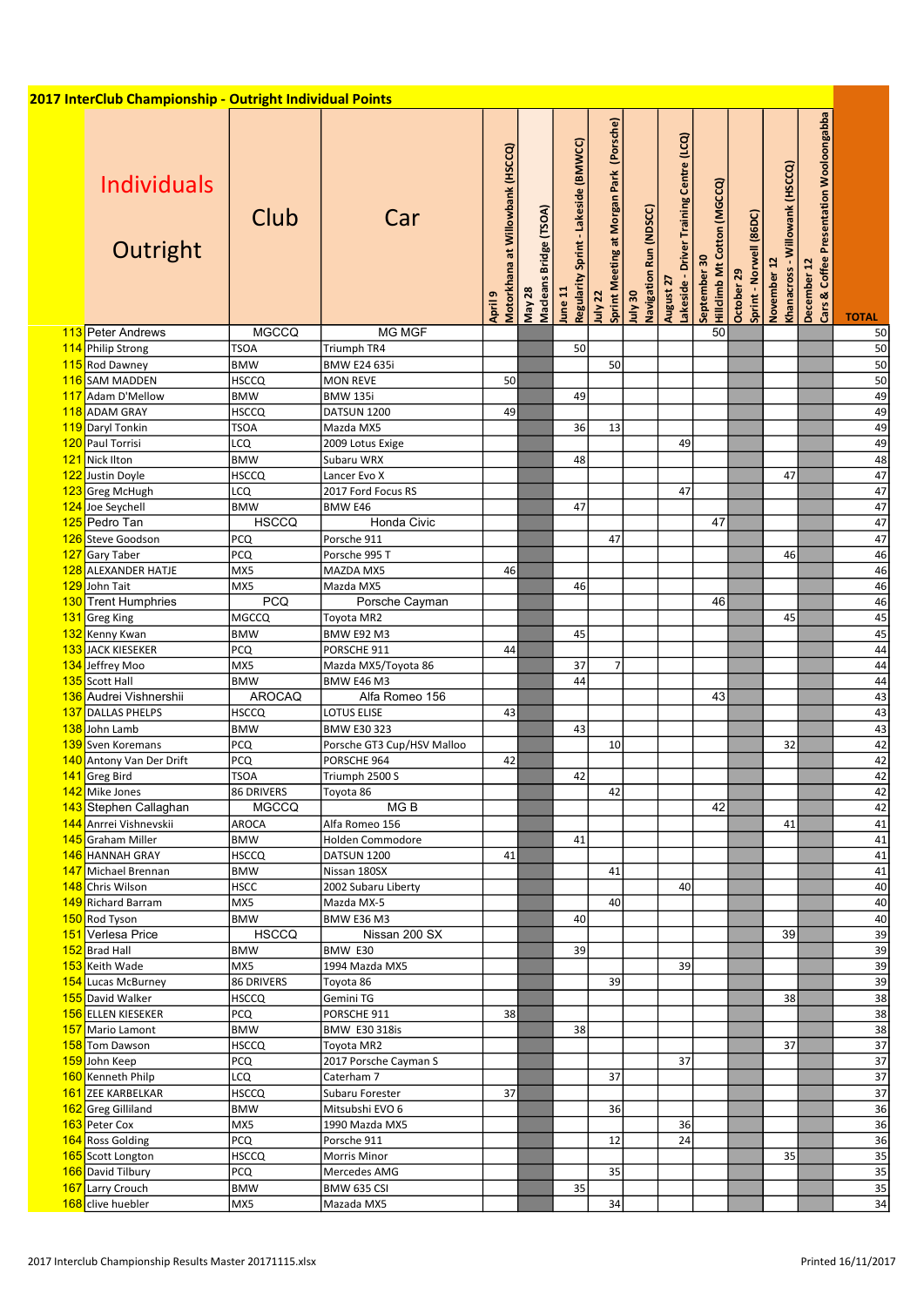| <b>Individuals</b><br>Outright        | <b>Club</b>       | Car                             | Motorkhana at Willowbank (HSCCQ)<br>თ<br>April | Macleans Bridge (TSOA)<br>May 28 | Regularity Sprint - Lakeside (BMWCC)<br>June 11 | Sprint Meeting at Morgan Park (Porsche)<br>July 22 | Navigation Run (NDSCC)<br>0 <sub>5</sub> Vlul | Lakeside - Driver Training Centre (LCQ)<br>August 27 | <b>Hilldimb Mt Cotton (MGCCQ)</b><br>September 30 | October 29<br>Sprint - Norwell (86DC) | Khanacross - Willowank (HSCCQ)<br>November 12 | Cars & Coffee Presentation Wooloongabba<br>December 12 | <b>TOTAL</b>          |
|---------------------------------------|-------------------|---------------------------------|------------------------------------------------|----------------------------------|-------------------------------------------------|----------------------------------------------------|-----------------------------------------------|------------------------------------------------------|---------------------------------------------------|---------------------------------------|-----------------------------------------------|--------------------------------------------------------|-----------------------|
| 169 Denis Kornienko                   | <b>HSCCQ</b>      | Nissan 200SX S15                |                                                |                                  |                                                 |                                                    |                                               |                                                      |                                                   |                                       | 33                                            |                                                        | 33                    |
| 170 Gerard Skehan                     | <b>BMW</b>        | <b>BMW E46 M3</b>               |                                                |                                  | 33                                              |                                                    |                                               |                                                      |                                                   |                                       |                                               |                                                        | $\overline{33}$       |
| 171 Kristy McAndrew                   | <b>MGCCQ</b>      | 1991 Mazda MX5                  |                                                |                                  |                                                 |                                                    |                                               | 33                                                   |                                                   |                                       |                                               |                                                        | 33                    |
| 172 Richard Walker<br>173 Alec McEwan | PCQ<br><b>BMW</b> | Mitsubishi EVO<br>BMW E30       |                                                |                                  | 32                                              | 33                                                 |                                               |                                                      |                                                   |                                       |                                               |                                                        | 33<br>$\overline{32}$ |
| 174 Phil Sumich                       | PCQ               | Porsche 914                     |                                                |                                  |                                                 |                                                    |                                               |                                                      |                                                   |                                       | 31                                            |                                                        | 31                    |
| 175 Craig Brown                       | MX5               | Mazada MX5                      |                                                |                                  |                                                 | 31                                                 |                                               |                                                      |                                                   |                                       |                                               |                                                        | 31                    |
| 176 David Dumolo                      | Triumph           | Triumph TR3A                    |                                                |                                  | 31                                              |                                                    |                                               |                                                      |                                                   |                                       |                                               |                                                        | 31                    |
| 177 Kyle Walker                       | <b>HSCCQ</b>      | Gemini TG                       |                                                |                                  |                                                 |                                                    |                                               |                                                      |                                                   |                                       | 30                                            |                                                        | 30                    |
| 178 lan Solomon                       | <b>BMW</b>        | <b>BMW E30 M54</b>              |                                                |                                  | 30                                              |                                                    |                                               |                                                      |                                                   |                                       |                                               |                                                        | 30                    |
| 179 Peter Quinn                       | LCQ               | 2002 Lotus Elise                |                                                |                                  |                                                 |                                                    |                                               | 30                                                   |                                                   |                                       |                                               |                                                        | 30                    |
| 180 Cheystelle Semple                 | <b>MGCCQ</b>      | Ford AU                         |                                                |                                  |                                                 |                                                    |                                               |                                                      |                                                   |                                       | 29                                            |                                                        | $\overline{29}$       |
| 181 Guy Fairman                       | <b>BMW</b>        | <b>BMW E36 M3</b>               |                                                |                                  | 29                                              |                                                    |                                               |                                                      |                                                   |                                       |                                               |                                                        | 29                    |
| 182 John Pearce                       | <b>MGCCQ</b>      | 1991 Nissan Skyline GTR         |                                                |                                  |                                                 |                                                    |                                               | 29                                                   |                                                   |                                       |                                               |                                                        | 29                    |
| 183 Shelby King                       | <b>HSCCQ</b>      | Sprinter                        |                                                |                                  |                                                 |                                                    |                                               |                                                      |                                                   |                                       | 28                                            |                                                        | $\overline{28}$       |
| 184 KIM WELLS                         | MX5               | Mazada MX5                      |                                                |                                  |                                                 | 28                                                 |                                               |                                                      |                                                   |                                       |                                               |                                                        | 28                    |
| 185 Benjamin Croyden                  | PCQ               | Porsche GT3 Cup                 |                                                |                                  |                                                 | 27                                                 |                                               |                                                      |                                                   |                                       |                                               |                                                        | 27                    |
| 186 Mark Fry                          | MX5               | Mazda MX5 NA6                   |                                                |                                  | 27                                              |                                                    |                                               |                                                      |                                                   |                                       |                                               |                                                        | 27                    |
| 187 Robert Hamilton                   | PCQ               | 2005 Porsche 911                |                                                |                                  |                                                 |                                                    |                                               | 27                                                   |                                                   |                                       |                                               |                                                        | 27                    |
| 188 Renato Laporta                    | LCQ               | 2013 Lotus Elise                |                                                |                                  |                                                 |                                                    |                                               | 26                                                   |                                                   |                                       |                                               |                                                        | 26                    |
| 189 Andrew Row                        | LCQ               | 2005 Lotus Exige                |                                                |                                  |                                                 |                                                    |                                               | 25                                                   |                                                   |                                       |                                               |                                                        | 25                    |
| 190 David Ross                        | <b>BMW</b>        | BMW E93 M3                      |                                                |                                  | 25                                              |                                                    |                                               |                                                      |                                                   |                                       |                                               |                                                        | $\overline{25}$       |
| Grant Black                           | MX5               | Mazada MX5                      |                                                |                                  |                                                 | 25                                                 |                                               |                                                      |                                                   |                                       |                                               |                                                        | 25                    |
| 192 Karl Kuehner                      | <b>BMW</b>        | BMW E30 325i                    |                                                |                                  | 24                                              |                                                    |                                               |                                                      |                                                   |                                       |                                               |                                                        | 24                    |
| 193 Bob Hamilton                      | Porsche           | Porsche 911                     |                                                |                                  | 23                                              |                                                    |                                               |                                                      |                                                   |                                       |                                               |                                                        | 23                    |
| 194 Lindsay Brown                     | MX5               | Mazada MX5                      |                                                |                                  |                                                 | 23                                                 |                                               |                                                      |                                                   |                                       |                                               |                                                        | $\overline{23}$       |
| 195 Alessandro Vosolo                 | <b>BMW</b>        | BMW E30                         |                                                |                                  | 22                                              |                                                    |                                               |                                                      |                                                   |                                       |                                               |                                                        | 22                    |
| 196 john hammett                      | MX5               | Mazada MX5                      |                                                |                                  |                                                 | 22                                                 |                                               |                                                      |                                                   |                                       |                                               |                                                        | 22                    |
| 197 Mike Driscoll                     | LCQ               | 1976 Jaguar D Type Replica      |                                                |                                  |                                                 |                                                    |                                               | 22                                                   |                                                   |                                       |                                               |                                                        | 22                    |
| 198 Grant Ford                        | Z CAR             | Nissan 350Z                     |                                                |                                  |                                                 | 21                                                 |                                               |                                                      |                                                   |                                       |                                               |                                                        | 21                    |
| 199 John Datson                       | <b>PCQ</b>        | Porsche 911                     |                                                |                                  |                                                 | $\mathbf{1}$                                       |                                               | 18                                                   |                                                   |                                       |                                               |                                                        | 19                    |
| 200 Paul Dobson                       | <b>BMW</b>        | BMW M3                          |                                                |                                  |                                                 | 19                                                 |                                               |                                                      |                                                   |                                       |                                               |                                                        | 19                    |
| 201 Vern Madden<br>202 George Row     | LCQ<br>LCQ        | Lotus Elise<br>2005 Lotus Elise |                                                |                                  |                                                 | 18                                                 |                                               | 17                                                   |                                                   |                                       |                                               |                                                        | 18<br>17              |
| 203 John Cupitt                       | <b>PCQ</b>        | Porsche Cayman GT4              |                                                |                                  |                                                 | 17                                                 |                                               |                                                      |                                                   |                                       |                                               |                                                        | 17                    |
| 204 James Pitt                        | LCQ               | 2001 BMW E46                    |                                                |                                  |                                                 |                                                    |                                               | 16                                                   |                                                   |                                       |                                               |                                                        | 16                    |
| 205 Peter Bourne                      | <b>BMW</b>        | BMW M2                          |                                                |                                  |                                                 | 16                                                 |                                               |                                                      |                                                   |                                       |                                               |                                                        | 16                    |
| 206 Matthew Sproston                  | Z CAR             | Nissan Skyline                  |                                                |                                  |                                                 | 15                                                 |                                               |                                                      |                                                   |                                       |                                               |                                                        | 15                    |
| 207 Emily Cooper                      | PCQ               | Porsche 911                     |                                                |                                  |                                                 | 11                                                 |                                               |                                                      |                                                   |                                       |                                               |                                                        | 11                    |
| 208 Peter McKenzie                    | MX5               | Mazada MX5                      |                                                |                                  |                                                 | 9                                                  |                                               |                                                      |                                                   |                                       |                                               |                                                        |                       |
| 209 Lindsey Swan                      | VW                | VW Golf                         |                                                |                                  |                                                 | 8                                                  |                                               |                                                      |                                                   |                                       |                                               |                                                        |                       |
| 210 John Gill                         | <b>PCQ</b>        | Porsche 928                     |                                                |                                  |                                                 | $6 \mid$                                           |                                               |                                                      |                                                   |                                       |                                               |                                                        |                       |
| 211 Keith Holtham                     | 86 DRIVERS        | Toyota 86                       |                                                |                                  |                                                 | 5 <sub>l</sub>                                     |                                               |                                                      |                                                   |                                       |                                               |                                                        |                       |
| 212 Aston Gilliland                   | <b>BMW</b>        | Mitsubshi EVO 6                 |                                                |                                  |                                                 | $\overline{4}$                                     |                                               |                                                      |                                                   |                                       |                                               |                                                        |                       |
| 213 Peter Campbell                    | Z CAR             | Datsun 240Z                     |                                                |                                  |                                                 | $\overline{2}$                                     |                                               |                                                      |                                                   |                                       |                                               |                                                        |                       |
| 214 Brad Cowan                        | MX5               | Mazada RX8                      |                                                |                                  |                                                 | $\mathbf{1}$                                       |                                               |                                                      |                                                   |                                       |                                               |                                                        |                       |
| 215 Gary Vedelago                     | <b>PCQ</b>        | Mercedes C63                    |                                                |                                  |                                                 | $\mathbf{1}$                                       |                                               |                                                      |                                                   |                                       |                                               |                                                        |                       |
| 216 John Payne                        | <b>BMW</b>        | <b>BMW 328</b>                  |                                                |                                  |                                                 | $\mathbf{1}$                                       |                                               |                                                      |                                                   |                                       |                                               |                                                        |                       |
| 217 Lee Cooper                        | PCQ               | Porsche 993 GT2                 |                                                |                                  |                                                 | $\mathbf{1}$                                       |                                               |                                                      |                                                   |                                       |                                               |                                                        |                       |
|                                       |                   |                                 |                                                |                                  |                                                 |                                                    |                                               |                                                      |                                                   |                                       |                                               |                                                        |                       |
|                                       |                   |                                 |                                                |                                  |                                                 |                                                    |                                               |                                                      |                                                   |                                       |                                               |                                                        |                       |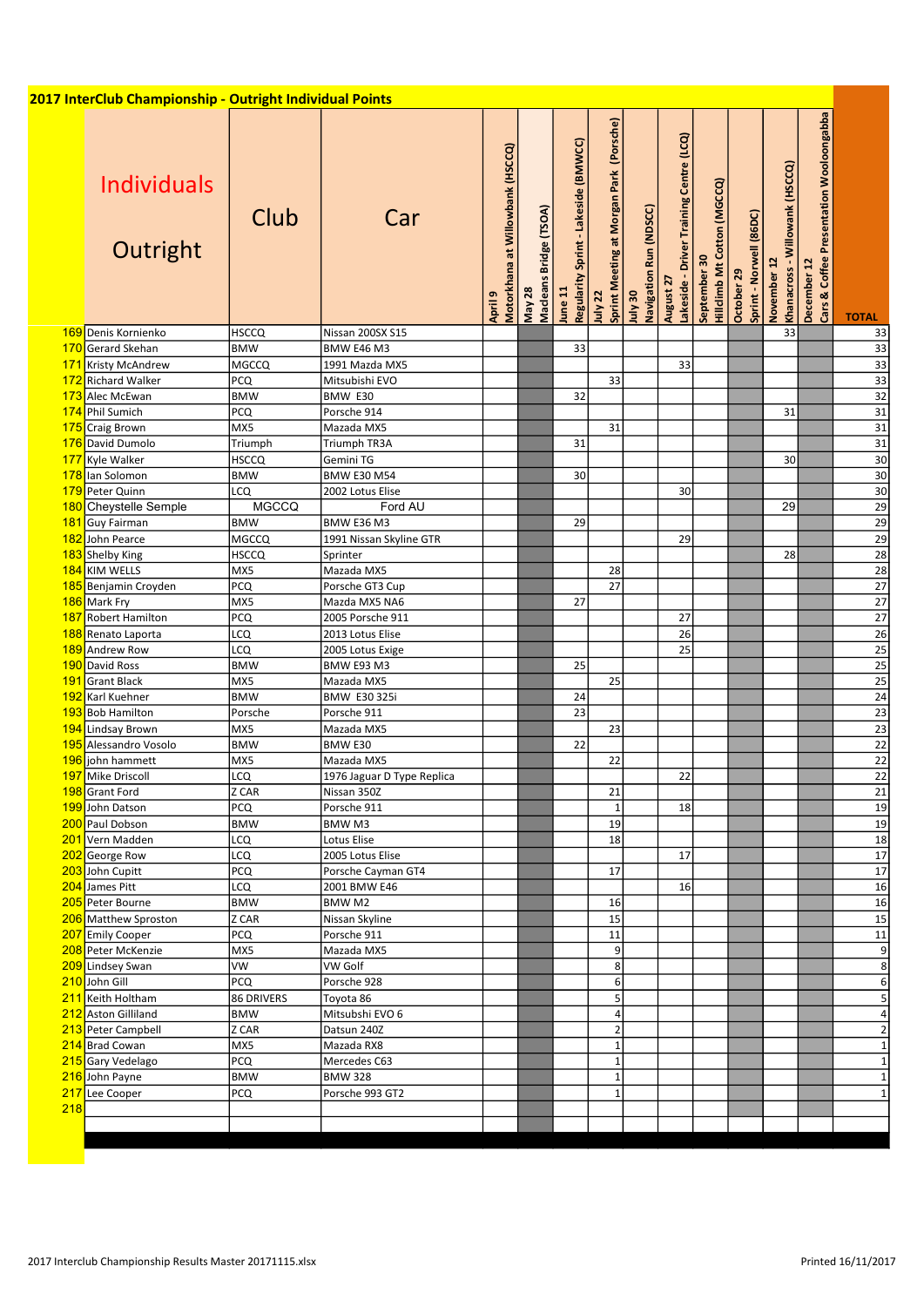## 2017 InterClub Championship - 'Road Registered' Individual Points

|                | <u> )17 InterClub Championship - 'Road Registered' Individual Points</u> |              |                                           |           |                                              |                                  |                                                    |                                                     |                                        |                                                         |                                             |                                            |                                               |                                                              |              |
|----------------|--------------------------------------------------------------------------|--------------|-------------------------------------------|-----------|----------------------------------------------|----------------------------------|----------------------------------------------------|-----------------------------------------------------|----------------------------------------|---------------------------------------------------------|---------------------------------------------|--------------------------------------------|-----------------------------------------------|--------------------------------------------------------------|--------------|
|                | <b>Individuals</b><br>Road registered<br>cars only                       | Club         | Car                                       | Year      | at Willowbank (HSCCQ)<br>April 9<br>Motorkha | Macleans Bridge (TSOA)<br>May 28 | Sprint - Lakeside (BMWCC)<br>Regularity<br>June 11 | July 22<br> Sprint Meeting at Morgan Park (Porsche) | Run (NDSCC)<br>July 30<br>Navigation F | Training Centre (LCQ)<br>Lakeside - Driver<br>August 27 | September 30<br>Hillclimb Mt Cotton (MGCCQ) | (86DC)<br>October 29<br>Sprint - Norwell ( | Khanacross - Willowank (HSCCQ)<br>November 12 | Presentation Wooloongabba<br>& Coffee<br>December 12<br>Cars | <b>TOTAL</b> |
|                | <b>Bill Black</b>                                                        | Porsche      | Porsche 911/Porsche 928S                  | 1969/1982 | 68                                           |                                  | 53                                                 | 60                                                  | 65                                     | 59                                                      | 68                                          |                                            | 64                                            |                                                              | 437          |
|                | PHILLIP DALTON                                                           | <b>HSCCQ</b> | HONDA CIVIC                               | 2001      | 59                                           |                                  |                                                    | 47                                                  |                                        | 50                                                      | 66                                          |                                            | 67                                            |                                                              | 289          |
|                |                                                                          |              |                                           |           |                                              |                                  |                                                    |                                                     |                                        |                                                         |                                             |                                            |                                               |                                                              |              |
|                | <b>Eckhart Schwarting</b>                                                | PCQ          | PORSCHE 911                               | 1989      | 67                                           |                                  |                                                    | 28                                                  | 65                                     | 52                                                      |                                             |                                            | 56                                            |                                                              | 268          |
|                | Shane Murphy                                                             | Lotus        | Lotus <sub>7</sub>                        | 1968      | 65                                           |                                  | 37                                                 |                                                     |                                        | 44                                                      | 64                                          |                                            |                                               |                                                              | 210          |
|                | Glen Wallace                                                             | PCQ          | Porsche 991 GT3                           | 2015      |                                              |                                  |                                                    | 65                                                  |                                        | 66                                                      |                                             |                                            | 68                                            |                                                              | 199          |
|                | Rick Catania                                                             | <b>BMW</b>   | BMW 135i/BMW E82                          | 2010/2009 |                                              |                                  | 70                                                 | 56                                                  |                                        | 58                                                      |                                             |                                            |                                               |                                                              | 184          |
|                | Michael Miller                                                           | <b>PCQ</b>   | Porsche 928                               | 1983      |                                              |                                  |                                                    | 34                                                  | 65                                     | 32                                                      |                                             |                                            | 51                                            |                                                              | 182          |
|                | Adam Shipway                                                             | MX5          | Mazada MX5                                | 1989      |                                              |                                  |                                                    | 46                                                  |                                        | 51                                                      | 60                                          |                                            |                                               |                                                              | 157          |
|                | Geoff Noble                                                              | LCQ          | Lotus Elise                               | 2004      |                                              |                                  |                                                    | 70                                                  |                                        | 70                                                      |                                             |                                            |                                               |                                                              | 140          |
| 10             | <b>STEWART BELL</b>                                                      | HSCCQ        | MAZDA MX5                                 | 1990      | 70                                           |                                  |                                                    |                                                     |                                        |                                                         |                                             |                                            | 69                                            |                                                              | 139          |
| 11             | <b>Garry Pitt</b>                                                        | LCQ          | Lotus Elise                               | 2002      |                                              |                                  |                                                    | 69                                                  |                                        | 68                                                      |                                             |                                            |                                               |                                                              | 137          |
| 12             | Martin O'Brien                                                           | LCQ          | Lotus S2                                  | 2013      |                                              |                                  |                                                    | 68                                                  |                                        | 69                                                      |                                             |                                            |                                               |                                                              | 137          |
| 13             | Dick Reynolds                                                            | LCQ          | 1988 Caterham Super 7                     | 1988      |                                              |                                  |                                                    |                                                     |                                        | 65                                                      | 67                                          |                                            |                                               |                                                              | 132          |
| 14             | <b>Peter Stringfellow</b>                                                | <b>NDSCC</b> | SPRITE/Pajero 4x4                         | 1962/2015 | 63                                           |                                  |                                                    |                                                     | 69                                     |                                                         |                                             |                                            |                                               |                                                              | 132          |
|                |                                                                          |              |                                           | 1986      |                                              |                                  |                                                    |                                                     |                                        |                                                         |                                             |                                            |                                               |                                                              |              |
| 15             | David Yould                                                              | PCQ          | Porsche 944                               |           |                                              |                                  |                                                    | 44                                                  |                                        | 39                                                      |                                             |                                            | 48                                            |                                                              | 131          |
| 16             | Phil Hart                                                                | LCQ          | 2012 Lotus Elise/Porsche GT3              | 2012/1999 |                                              |                                  |                                                    |                                                     |                                        | 60                                                      |                                             |                                            | 70                                            |                                                              | 130          |
| 17             | Ken Fell                                                                 | <b>BMW</b>   | Mercedes SLK/Land cruiser                 | 2010/2004 |                                              |                                  | 62                                                 |                                                     | 68                                     |                                                         |                                             |                                            |                                               |                                                              | 130          |
| 18             | Paul Dalitz                                                              | PCQ          | Porsche 991 GT3                           | 2014      |                                              |                                  |                                                    |                                                     |                                        |                                                         | 69                                          |                                            | 58                                            |                                                              | 127          |
| 19             | Craig Hooper                                                             | Porsche      | Porsche 911                               | 1977      |                                              |                                  | 66                                                 | 61                                                  |                                        |                                                         |                                             |                                            |                                               |                                                              | 127          |
| 2 <sub>c</sub> | David Palmer                                                             | Porsche      | Porsche 996                               | 2000      |                                              |                                  | 61                                                 | 66                                                  |                                        |                                                         |                                             |                                            |                                               |                                                              | 127          |
| 21             | <b>KENT KIESEKER</b>                                                     | PCQ          | PORSCHE 911                               | 1981      | 62                                           |                                  |                                                    |                                                     | 65                                     |                                                         |                                             |                                            |                                               |                                                              | 127          |
| 22             | Jon Young                                                                | LCQ          | 1988 Caterham Super 7                     | 1988      |                                              |                                  |                                                    |                                                     |                                        | 63                                                      | 63                                          |                                            |                                               |                                                              | 126          |
| 23             | Henry Sinclair                                                           | PCQ          | Porsche Cayman GT4                        | 2016      |                                              |                                  |                                                    | 64                                                  |                                        | 56                                                      |                                             |                                            |                                               |                                                              | 120          |
| 24             | Rodney Ladyman                                                           | <b>BMW</b>   | Mini JCW                                  | 2010      |                                              |                                  | 67                                                 | 51                                                  |                                        |                                                         |                                             |                                            |                                               |                                                              | 118          |
| 25             | Daniel Zeimer                                                            | <b>HSCCQ</b> | Toyota Corolla                            | 1992      |                                              |                                  |                                                    |                                                     |                                        |                                                         | 59                                          |                                            | 55                                            |                                                              | 114          |
| 26             | <b>ADRIAN TYLER</b>                                                      | HSCCQ        | Subaru Impreza                            | 2005      | 61                                           |                                  |                                                    |                                                     |                                        |                                                         |                                             |                                            | 52                                            |                                                              | 113          |
| 27             | <b>KARL REINKE</b>                                                       | MGCC         | <b>HYUNDAI EXCEL</b>                      | 1996      | 54                                           |                                  |                                                    |                                                     |                                        |                                                         | 55                                          |                                            |                                               |                                                              | 109          |
| 28             | Lloyd Jones                                                              | HSCC         | Alfa Romeo 156 / Lotus Europa 2001 / 1968 |           |                                              |                                  |                                                    |                                                     | 67                                     | 42                                                      |                                             |                                            |                                               |                                                              | 109          |
| 29             | Eric Van Dyk                                                             | PCQ          | Porsche 944                               | 1989      |                                              |                                  |                                                    | 55                                                  |                                        | 53                                                      |                                             |                                            |                                               |                                                              | 108          |
| 30             | <b>JO REINKE</b>                                                         | MGCC         | <b>HYUNDAI EXCEL</b>                      | 1996      | 53                                           |                                  |                                                    |                                                     |                                        |                                                         | 52                                          |                                            |                                               |                                                              | 105          |
| 31             | Alan Carseldine                                                          | PCCQ         | Porsche 968                               | 1994      |                                              |                                  |                                                    |                                                     | 61                                     | 34                                                      |                                             |                                            |                                               |                                                              | 95           |
| 32             | <b>Clint Palmer</b>                                                      | <b>BMW</b>   | Nissan GTR/Porsche 996 GT3                | 1995/2000 |                                              |                                  | 30                                                 | 59                                                  |                                        |                                                         |                                             |                                            |                                               |                                                              | 89           |
| 33             | Vyvyan Black                                                             | Lotus        | Lotus Elan Plus 2                         | 1968      |                                              |                                  | 32                                                 |                                                     |                                        |                                                         | 56                                          |                                            |                                               |                                                              | 88           |
| 34             | Liam Philp                                                               | LCQ          | Caterham 7                                | 2000      |                                              |                                  |                                                    | 58                                                  |                                        | 26                                                      |                                             |                                            |                                               |                                                              | 84           |
| 35             | Kathryn Smith                                                            | <b>HSCC</b>  | 2001 Honda Integra                        | 2001      |                                              |                                  |                                                    |                                                     |                                        | 33                                                      |                                             |                                            | 50                                            |                                                              | 83           |
|                | Duncan Forbes                                                            | PCQ          |                                           | 2001      |                                              |                                  |                                                    | 39                                                  |                                        | 43                                                      |                                             |                                            |                                               |                                                              | 82           |
| 36<br>37       |                                                                          | PCQ          | Porsche Boxster                           | 1977      |                                              |                                  |                                                    |                                                     |                                        |                                                         | 70                                          |                                            |                                               |                                                              |              |
|                | <b>Bruce Simpson</b>                                                     |              | Porsche 934 Rep.                          |           |                                              |                                  |                                                    |                                                     |                                        |                                                         |                                             |                                            |                                               |                                                              | 70           |
| 38             | Chris Harbeck                                                            | MGCCQ        | Mazda RX2 Red                             | 1988      |                                              |                                  |                                                    |                                                     | 70                                     |                                                         |                                             |                                            |                                               |                                                              | 70           |
| 39             | <b>Tony Best</b>                                                         | MGCCQ        | Mazda RX2 Red                             | 1988      |                                              |                                  |                                                    |                                                     | 70                                     |                                                         |                                             |                                            |                                               |                                                              | 70           |
| 40             | <b>Brian Ferrabee</b>                                                    | Triumph      | Triumph GT6                               | 1977      |                                              |                                  | 69                                                 |                                                     |                                        |                                                         |                                             |                                            |                                               |                                                              | 69           |
| 41             | Daphne Stringfellow                                                      | NDSCC        | Pajero 4x4                                | 2015      |                                              |                                  |                                                    |                                                     | 69                                     |                                                         |                                             |                                            |                                               |                                                              | 69           |
| 42             | Jeffrey Moo                                                              | MX5          | Mazda MX5/Toyota 86                       | 2005/2012 |                                              |                                  | 39                                                 | 30                                                  |                                        |                                                         |                                             |                                            |                                               |                                                              | 69           |
| 43             | <b>PAUL GRAY</b>                                                         | <b>HSCCQ</b> | DATSUN 1200                               | 1971      | 69                                           |                                  |                                                    |                                                     |                                        |                                                         |                                             |                                            |                                               |                                                              | 69           |
| 44             | Alison Douglas                                                           | <b>BMWCC</b> | Land cruiser                              | 2004      |                                              |                                  |                                                    |                                                     | 68                                     |                                                         |                                             |                                            |                                               |                                                              | 68           |
| 45             | David Cramp                                                              | <b>BMW</b>   | Mercedes A250 Sport                       | 2015      |                                              |                                  | 68                                                 |                                                     |                                        |                                                         |                                             |                                            |                                               |                                                              | 68           |
| 46             | <b>Ross Golding</b>                                                      | PCQ          | Porsche 911                               | 1987      |                                              |                                  |                                                    | 33                                                  |                                        | 35                                                      |                                             |                                            |                                               |                                                              | 68           |
| 47             | Bevan Harris                                                             | MGCCQ        | MG B GT                                   | 1976      |                                              |                                  |                                                    |                                                     | 67                                     |                                                         |                                             |                                            |                                               |                                                              | 67           |
| 48             | Lindsay Close                                                            | LCQ          | 2007 Lotus Exige S                        | 2007      |                                              |                                  |                                                    |                                                     |                                        | 67                                                      |                                             |                                            |                                               |                                                              | 67           |
| 49             | Malcolm Spiden                                                           | MGCCQ        | MG B GT                                   | 1976      |                                              |                                  |                                                    |                                                     | 67                                     |                                                         |                                             |                                            |                                               |                                                              | 67           |
| 50             | Michael Jones                                                            | <b>HSCC</b>  | Alfa Romeo 156                            | 2001      |                                              |                                  |                                                    |                                                     | 67                                     |                                                         |                                             |                                            |                                               |                                                              | 67           |
|                | Michael Treffene                                                         | PCQ          | Porsche 997 GT3                           | 2011      |                                              |                                  |                                                    | 67                                                  |                                        |                                                         |                                             |                                            |                                               |                                                              | 67           |
| 52<br>53       | Dan Callan                                                               | HSCCQ        | Subaru WRX                                | 1999      |                                              |                                  |                                                    |                                                     |                                        |                                                         |                                             |                                            | 66                                            |                                                              | 66           |
|                | <b>BRETT DAVIDSON</b>                                                    | <b>HSCCQ</b> | MAZDA MX5                                 | 1999      | 66                                           |                                  |                                                    |                                                     |                                        |                                                         |                                             |                                            |                                               |                                                              | 66           |
| 54             | Leigh Achterberg                                                         | NDSCC        | Porsche 928                               | 1980      |                                              |                                  |                                                    |                                                     |                                        |                                                         |                                             |                                            | 65                                            |                                                              | 65           |
|                | Graeme Spender                                                           | <b>TSOA</b>  | Triumph TR4                               | 1965      |                                              |                                  | 65                                                 |                                                     |                                        |                                                         |                                             |                                            |                                               |                                                              | 65           |
| 55<br>56       | <b>Greg McWhinney</b>                                                    | <b>PCCQ</b>  | Porsche 911                               | 1980      |                                              |                                  |                                                    |                                                     | 65                                     |                                                         |                                             |                                            |                                               |                                                              | 65           |
| 57             | Jay Prince                                                               | NDSCC        | Toyota Starlet                            |           |                                              |                                  |                                                    |                                                     | 65                                     |                                                         |                                             |                                            |                                               |                                                              | 65           |
|                | 58 John Samios                                                           | PCQ          | Porsche 911                               | 1987      |                                              |                                  |                                                    |                                                     |                                        |                                                         | 65                                          |                                            |                                               |                                                              | 65           |
| 59             | Jonathan Schwarting                                                      | <b>PCCQ</b>  | Porsche 911                               | 1989      |                                              |                                  |                                                    |                                                     | 65                                     |                                                         |                                             |                                            |                                               |                                                              | 65           |
| 60             | Troy Garth                                                               | NDSCC        | Toyota Starlet                            |           |                                              |                                  |                                                    |                                                     | 65                                     |                                                         |                                             |                                            |                                               |                                                              | 65           |
| 61             | Jonathon Tonuri                                                          | <b>BMW</b>   | <b>BMW 130i</b>                           | 2006      |                                              |                                  | 64                                                 |                                                     |                                        |                                                         |                                             |                                            |                                               |                                                              | 64           |
| 62             | Noel Caplet                                                              | <b>HSCC</b>  | 2002 Subaru Liberty                       | 2002      |                                              |                                  |                                                    |                                                     |                                        | 64                                                      |                                             |                                            |                                               |                                                              | 64           |
| 63             | <b>SONKE HATJE</b>                                                       | MX5          | MAZDA MX5                                 | 1989      | 64                                           |                                  |                                                    |                                                     |                                        |                                                         |                                             |                                            |                                               |                                                              | 64           |
| 64             | Troy Jackson                                                             | <b>HSCCQ</b> | Nissan 180X                               | 1993      |                                              |                                  |                                                    |                                                     |                                        |                                                         |                                             |                                            | 63                                            |                                                              | 63           |
| 65             | Kevin Vedelago                                                           | Porsche      | Porsche Carrera 997                       | 2005      |                                              |                                  | 63                                                 |                                                     |                                        |                                                         |                                             |                                            |                                               |                                                              | 63           |
| 66             | Michael McKelliget                                                       | Z CAR        | Datson 260Z                               | 1974      |                                              |                                  |                                                    | 63                                                  |                                        |                                                         |                                             |                                            |                                               |                                                              | 63           |
|                | <b>Riley Willering</b>                                                   | <b>HSCCQ</b> | Porsche 944                               | 1982      |                                              |                                  |                                                    |                                                     |                                        |                                                         |                                             |                                            | 62                                            |                                                              | 62           |
| 67             | Donald Munro                                                             | PCQ          | Porsche 911                               | 1974      |                                              |                                  |                                                    | 62                                                  |                                        |                                                         |                                             |                                            |                                               |                                                              | 62           |
| 68             |                                                                          |              |                                           | 1995      |                                              |                                  |                                                    |                                                     |                                        |                                                         |                                             |                                            |                                               |                                                              |              |
| 69             | <b>Gregory King</b>                                                      | MGCCQ        | Toyota MR2                                |           |                                              |                                  |                                                    |                                                     |                                        |                                                         | 62                                          |                                            |                                               |                                                              | 62           |
| 70             | <b>Trevor King</b>                                                       | <b>HSCCQ</b> | Sprinter                                  | 1985      |                                              |                                  |                                                    |                                                     |                                        |                                                         |                                             |                                            | 61                                            |                                                              | 61           |
| 71             | Chris Reis                                                               | <b>PCCQ</b>  | Porsche 968                               | 1994      |                                              |                                  |                                                    |                                                     | 61                                     |                                                         |                                             |                                            |                                               |                                                              | 61           |
| 72             | Evan Molloy                                                              | LCQ          | 2006 Lotus Exige                          | 2006      |                                              |                                  |                                                    |                                                     |                                        | 61                                                      |                                             |                                            |                                               |                                                              | 61           |
|                | 73 Peter Andrews                                                         | MGCCQ        | MG MGF                                    | 1998      |                                              |                                  |                                                    |                                                     |                                        |                                                         | 61                                          |                                            |                                               |                                                              | 61           |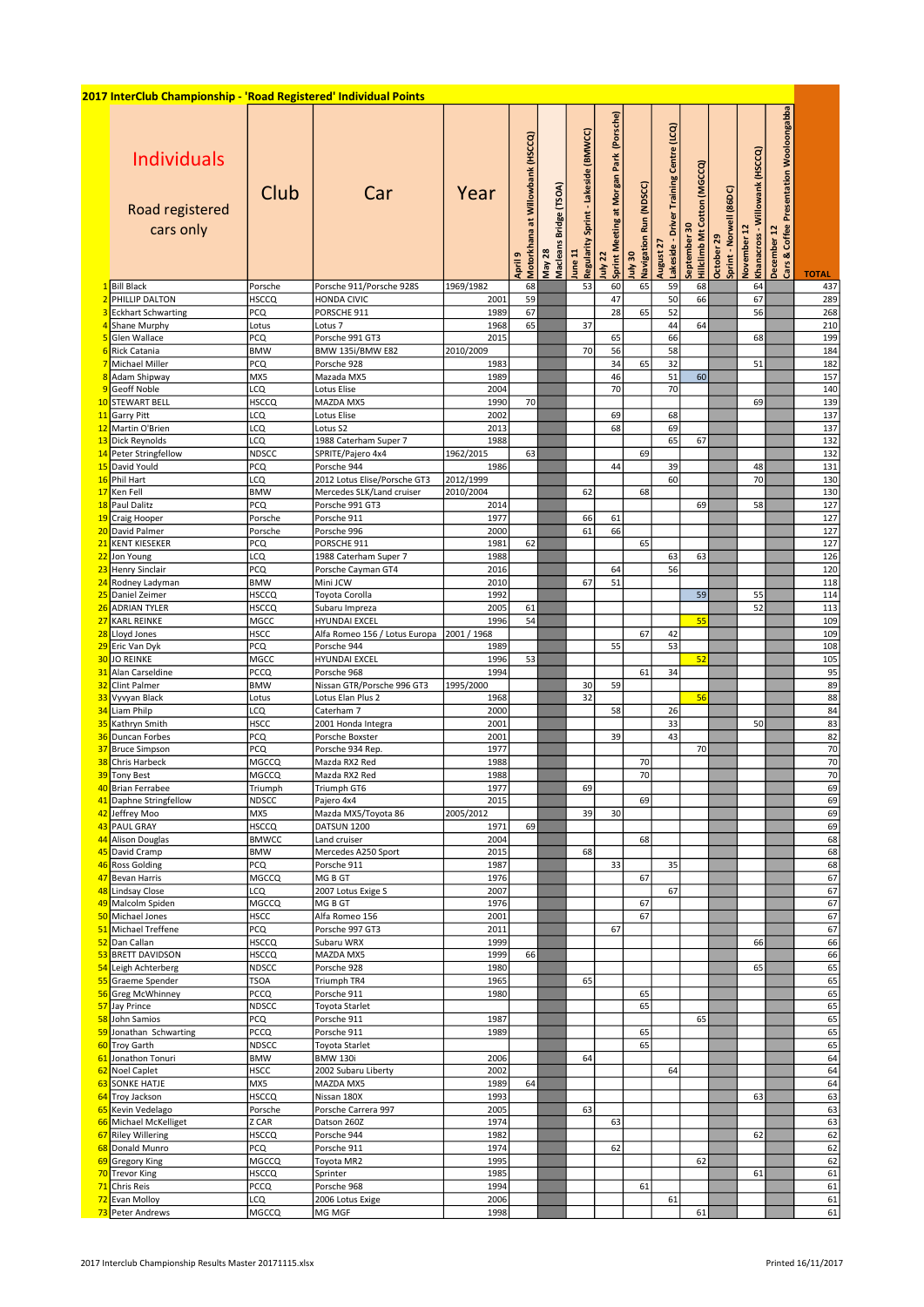## 2017 InterClub Championship - 'Road Registered' Individual Points Individuals Road registered cars only Club Car Year April 9<br>Motorkhana at Willowbank (HSCCQ)<br>May 28<br>May 28<br>Segularity Sprint - Lakeside (BMWCC)<br>July 22<br>Sprint Meeting at Morgan Park (Porsche)<br>August 27<br>August 20<br>Septit - Norwell (86DC)<br>December 12<br>November 12<br>December 12<br>De 74 Mathew Burnett PCQ Porsche 991/996 2003 60 60 <mark>HSCCQ DATSUN 1200 1971 60 | | | | | | | 60</mark> 76 Bernard Pereira MGCCQ MG TD 1951 60 60 77 Don Webster MGCCQ MG TD 1951 60 60 <mark>8 Ricardo Shi BMW Subaru WRX STI 2010 60</mark> 60 1 2010 60 60 60 60 60 79 Robert Bowers HSCCQ Liberty Wagon 1989 59 59 80 Ken Graham HSCC BMW 320D 59 59 81 Kristian Steenstrup BMW BMW 130i 2006 59 59 82 Pauline Graham HSCC BMW 320D 59 59 <mark>83 </mark>ALEXANDER HATJE MX5 MAZDA MX5 1989 58 1 1 1 1 1 1 1 58 84 Craig Kelp BMWCC BMW Z4M 2006 58 58 <mark>85 </mark>Deborah Sargent BMWCC BMW Z4M 2006 2006 58 58 Fig. 1 58 86 Pedro Tan HSCCQ Honda Civic 1995 58 58 87 Scott Knack BMW BMW E36 323 1996 58 58 88 Brandon Doyle HSCCQ Lancer Evo X 2008 57 57 89 Ian Hayllor BMW BMW Z4 2010 57 57 90 JACK KIESEKER PCQ PORSCHE 911 1981 57 57 91 Jeffrey Graham MX5 1999 Mazda MX5 1999 57 57 92 John Datson PCQ Porsche 911 1986 26 31 57 93 Steve Goodson PCQ Porsche 911 1971 57 57 94 Trent Humphries PCQ Porsche Cayman 2014 57 57 95 Antony Van Der Drift PCQ PORSCHE 964 1989 56 56 96 Ozer Meter BMW BMW E36 328 vert 1998 56 56 97 HANNAH GRAY HSCCQ DATSUN 1200 1971 55 55 98 Howard Moss Triumph MG MGB 1967 55 55 99 Paul Torrisi LCQ 2009 Lotus Exige 2009 55 55 100 Justin Doyle HSCCQ Lancer Evo X 2008 54 54 101 Audrei Vishnershii AROCAQ Alfa Romeo 156 2002 54 54 <mark>102</mark> Duane Thompson BMW BMW E92 M3 2007 54 54 1<mark>03</mark> Greg McHugh LCQ 2017 Ford Focus RS 2017 2017 2017 2017 54 54 54 54 104 Mike Jones 36 DRIVERS Toyota 86 2012 2012 54 54 54 54 54 54 54 54 54 54 105 Greg King MGCCQ Toyota MR2 1995 1995 53 53 53 53 106 Michael Brennan BMW Nissan 180SX 1991 53 53 107 Stephen Callaghan MGCCQ MG B 1965 53 53 108 Ben Davari BMW BMW E90 M3 2009 52 52 109 ELLEN KIESEKER PCQ PORSCHE 911 1981 52<br>110 Lucas McBurney 86 DRIVERS Toyota 86 2013 2013 52 110 Lucas McBurney 86 DRIVERS Toyota 86 2013 52 52 111 Philip Strong TSOA Triumph TR4 1962 51 51 112 ZEE KARBELKAR HSCCQ Subaru Forester 2005 51 51 113 Adam D'Mellow BMW BMW 135i 2008 50 50 <mark>114</mark> Kenneth Philp LCQ Caterham 7 2000 60 50 50 50 50 50 50 114 Kenneth Philp LCQ Caterham 7 2000 50<br>115 Anrrei Vishnevskii AROCA Alfa Romeo 156 2002<br>116 Chris Wilson HSCC 2002 Subaru Liberty 2002 49 49 49 49 116 Chris Wilson HSCC 2002 Subaru Liberty 2002 49 49 1<mark>17</mark> David Tilbury PCQ Mercedes AMG 2009 49 49 49 49 49 49 49 49 1<mark>18</mark> Nick Ilton BMW Subaru WRX 1998 49 49 49 49 49 49 49 49 119 Craig Brown MX5 Mazada MX5 1998 18 48 48 48 48 120 Joe Seychell BMW BMW E46 2003 48 48 121 Keith Wade MX5 1994 Mazda MX5 1994 48 48

| 121 Keith Wade        | IMX5         | L1994 Mazda Mix5        | 19941 |  |    |    | 48 |  |    | 48 |
|-----------------------|--------------|-------------------------|-------|--|----|----|----|--|----|----|
| 122 Verlesa Price     | <b>HSCCO</b> | Nissan 200 SX           | 1995  |  |    |    |    |  | 47 | 47 |
| 123 John Tait         | MX5          | Mazda MX5               | 2007  |  | 47 |    |    |  |    | 47 |
| 124 Terry Scharf      | <b>HSCC</b>  | 1992 Nissan Skyline     | 1992  |  |    |    | 47 |  |    | 47 |
| 125 David Walker      | <b>HSCCQ</b> | Gemini TG               | 1983  |  |    |    |    |  | 46 | 46 |
| 126 John Keep         | <b>PCQ</b>   | 2017 Porsche Cayman S   | 2017  |  |    |    | 46 |  |    | 46 |
| 127 Kenny Kwan        | <b>BMW</b>   | <b>BMW E92 M3</b>       | 2013  |  | 46 |    |    |  |    | 46 |
| 128 Tom Dawson        | <b>HSCCQ</b> | Tovota MR2              | 1990  |  |    |    |    |  | 45 | 45 |
| 129 KIM WELLS         | lmx5         | Mazada MX5              | 1999  |  |    | 45 |    |  |    | 45 |
| 130 Peter Cox         | MX5          | 1990 Mazda MX5          | 1990  |  |    |    | 45 |  |    | 45 |
| 131 Scott Hall        | <b>BMW</b>   | <b>BMW E46 M3</b>       | 2002  |  | 45 |    |    |  |    | 45 |
| 132 Denis Kornienko   | <b>HSCCQ</b> | Nissan 200SX S15        | 2001  |  |    |    |    |  | 44 | 44 |
| 133 John Lamb         | <b>BMW</b>   | <b>BMW E30 323</b>      | 1985  |  | 44 |    |    |  |    | 44 |
| 134 Sven Koremans     | <b>PCQ</b>   | <b>HSV Malloo</b>       | 2012  |  |    |    |    |  | 43 | 43 |
| 135 Graham Miller     | Івмw         | Holden Commodore        | 2007  |  | 43 |    |    |  |    | 43 |
| 136 Grant Black       | lmx5         | Mazada MX5              | 1994  |  |    | 43 |    |  |    | 43 |
| 137 Kyle Walker       | <b>HSCCQ</b> | Gemini TG               | 1983  |  |    |    |    |  | 42 | 42 |
| 138 Lindsay Brown     | lmx5         | Mazada MX5              | 1999  |  |    | 42 |    |  |    | 42 |
| 139 Rod Tyson         | Івмw         | BMW E36 M3              | 1995  |  | 42 |    |    |  |    | 42 |
| 140 Cheystelle Semple | MGCCQ        | Ford AU                 | 1999  |  |    |    |    |  | 41 | 41 |
| 141 Brad Hall         | Івмw         | BMW E30                 | 1990  |  | 41 |    |    |  |    | 41 |
| 142 john hammett      | MX5          | Mazada MX5              | 1999  |  |    | 41 |    |  |    | 41 |
| 143 Peter Quinn       | LCQ          | 2002 Lotus Elise        | 2002  |  |    |    | 41 |  |    | 41 |
| 144 Shelby King       | <b>HSCCQ</b> | Sprinter                | 1985  |  |    |    |    |  | 40 | 40 |
| 145 Grant Ford        | IZ CAR       | Nissan 350Z             | 2005  |  |    | 40 |    |  |    | 40 |
| 146 John Pearce       | IMGCCQ       | 1991 Nissan Skyline GTR | 1991  |  |    |    | 40 |  |    | 40 |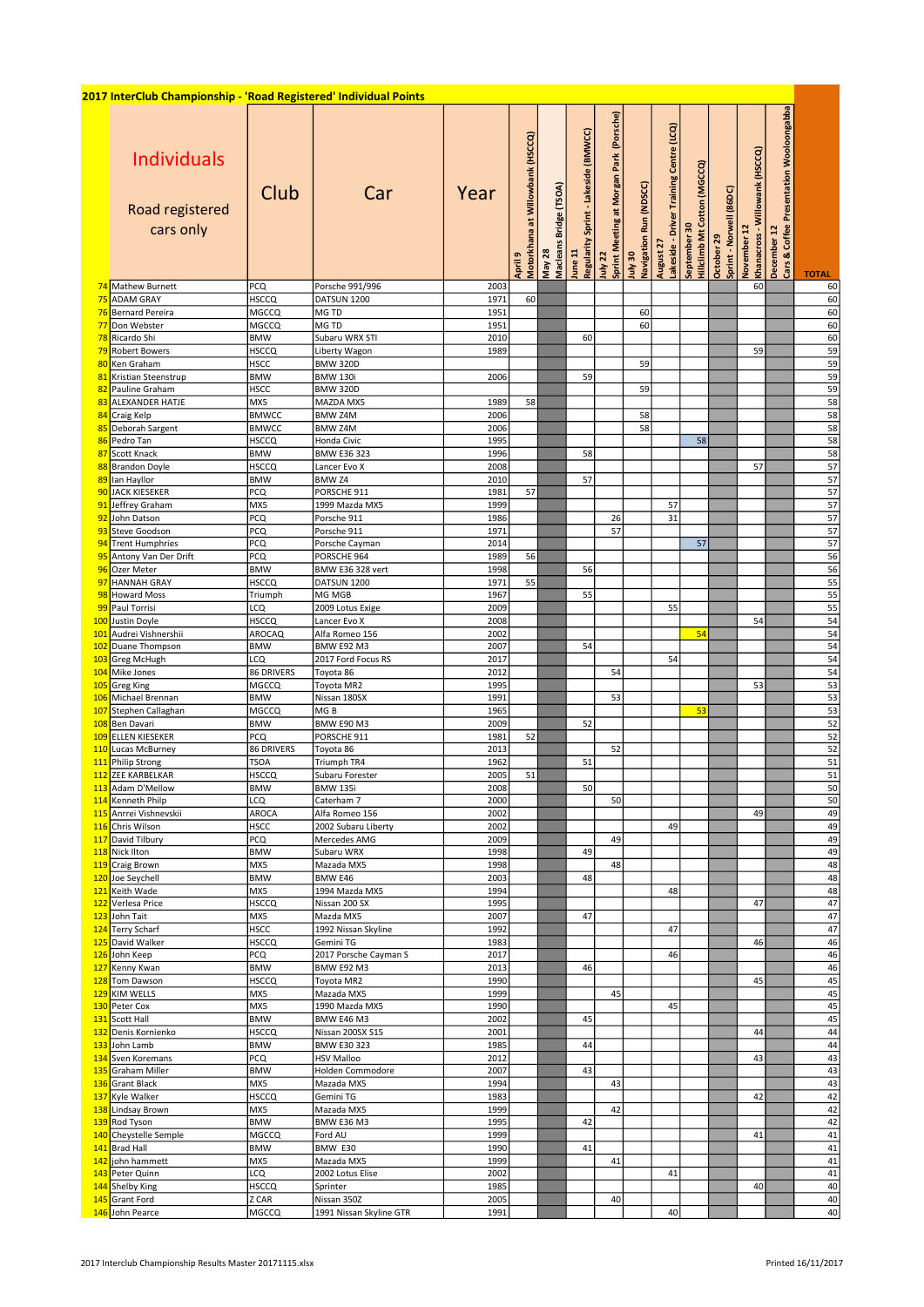| 2017 InterClub Championship - 'Road Registered' Individual Points |            |                      |      |                                                |                                  |                                                 |                                                       |                                          |                                                      |                                             |                                       |                                               |                                                        |                 |
|-------------------------------------------------------------------|------------|----------------------|------|------------------------------------------------|----------------------------------|-------------------------------------------------|-------------------------------------------------------|------------------------------------------|------------------------------------------------------|---------------------------------------------|---------------------------------------|-----------------------------------------------|--------------------------------------------------------|-----------------|
| <b>Individuals</b><br>Road registered<br>cars only                | Club       | Car                  | Year | at Willowbank (HSCCQ)<br>Motorkhana<br>April 9 | May 28<br>Macleans Bridge (TSOA) | Regularity Sprint - Lakeside (BMWCC)<br>June 11 | (Porsche)<br>Sprint Meeting at Morgan Park<br>July 22 | Navigation Run (NDSCC)<br><b>OE</b> VINT | August 27<br>Lakeside - Driver Training Centre (LCQ) | Hillclimb Mt Cotton (MGCCQ)<br>September 30 | Sprint - Norwell (86DC)<br>October 29 | Khanacross - Willowank (HSCCQ)<br>November 12 | December 12<br>Cars & Coffee Presentation Wooloongabba | <b>TOTAL</b>    |
| 147 Mario Lamont                                                  | <b>BMW</b> | <b>BMW E30 318is</b> | 1990 |                                                |                                  | 40                                              |                                                       |                                          |                                                      |                                             |                                       |                                               |                                                        | 40              |
| 148 Larry Crouch                                                  | <b>BMW</b> | BMW 635 CSI          | 1983 |                                                |                                  | 38                                              |                                                       |                                          |                                                      |                                             |                                       |                                               |                                                        | 38              |
| 149 Paul Dobson                                                   | <b>BMW</b> | BMW <sub>M3</sub>    | 2000 |                                                |                                  |                                                 | 38                                                    |                                          |                                                      |                                             |                                       |                                               |                                                        | 38              |
| 150 Robert Hamilton                                               | PCQ        | 2005 Porsche 911     | 2005 |                                                |                                  |                                                 |                                                       |                                          | 38                                                   |                                             |                                       |                                               |                                                        | 38              |
| 151 Renato Laporta                                                | LCQ        | 2013 Lotus Elise     | 2013 |                                                |                                  |                                                 |                                                       |                                          | 37                                                   |                                             |                                       |                                               |                                                        | $\overline{37}$ |
| 152 Vern Madden                                                   | LCQ        | Lotus Elise          | 2006 |                                                |                                  |                                                 | 37                                                    |                                          |                                                      |                                             |                                       |                                               |                                                        | $\overline{37}$ |
| 153 Andrew Row                                                    | LCQ        | 2005 Lotus Exige     | 2005 |                                                |                                  |                                                 |                                                       |                                          | 36                                                   |                                             |                                       |                                               |                                                        | 36              |
| 154 Gerard Skehan                                                 | <b>BMW</b> | BMW E46 M3           | 2001 |                                                |                                  | 36                                              |                                                       |                                          |                                                      |                                             |                                       |                                               |                                                        | 36              |
| 155 John Cupitt                                                   | PCQ        | Porsche Cayman GT4   | 2006 |                                                |                                  |                                                 | 36                                                    |                                          |                                                      |                                             |                                       |                                               |                                                        | 36              |
| 156 Alec McEwan                                                   | <b>BMW</b> | BMW E30              | 1989 |                                                |                                  | 35                                              |                                                       |                                          |                                                      |                                             |                                       |                                               |                                                        | 35              |
| 157 Peter Bourne                                                  | <b>BMW</b> | BMW M <sub>2</sub>   | 2016 |                                                |                                  |                                                 | 35                                                    |                                          |                                                      |                                             |                                       |                                               |                                                        | 35              |
| 158 David Dumolo                                                  | Triumph    | Triumph TR3A         | 1960 |                                                |                                  | 34                                              |                                                       |                                          |                                                      |                                             |                                       |                                               |                                                        | 34              |
| 159 Guy Fairman                                                   | <b>BMW</b> | BMW E36 M3           | 1989 |                                                |                                  | 33                                              |                                                       |                                          |                                                      |                                             |                                       |                                               |                                                        | 33              |
| 160 Emily Cooper                                                  | PCQ        | Porsche 911          | 2001 |                                                |                                  |                                                 | 32                                                    |                                          |                                                      |                                             |                                       |                                               |                                                        | 32              |
| 161 Mark Fry                                                      | MX5        | Mazda MX5 NA6        | 1993 |                                                |                                  | 31                                              |                                                       |                                          |                                                      |                                             |                                       |                                               |                                                        | $\overline{31}$ |
| 162 Peter McKenzie                                                | MX5        | Mazada MX5           | 1992 |                                                |                                  |                                                 | 31                                                    |                                          |                                                      |                                             |                                       |                                               |                                                        | $\overline{31}$ |
| 163 George Row                                                    | LCQ        | 2005 Lotus Elise     | 2005 |                                                |                                  |                                                 |                                                       |                                          | 30                                                   |                                             |                                       |                                               |                                                        | 30              |
| 164 David Ross                                                    | <b>BMW</b> | BMW E93 M3           | 2009 |                                                |                                  | 29                                              |                                                       |                                          |                                                      |                                             |                                       |                                               |                                                        | 29              |
| 165 James Pitt                                                    | LCQ        | 2001 BMW E46         | 2001 |                                                |                                  |                                                 |                                                       |                                          | 29                                                   |                                             |                                       |                                               |                                                        | 29              |
| 166 Keith Holtham                                                 | 86 DRIVERS | Toyota 86            | 2012 |                                                |                                  |                                                 | 29                                                    |                                          |                                                      |                                             |                                       |                                               |                                                        | 29              |
| 167 Karl Kuehner                                                  | <b>BMW</b> | <b>BMW E30 325i</b>  | 1989 |                                                |                                  | 28                                              |                                                       |                                          |                                                      |                                             |                                       |                                               |                                                        | 28              |
| 168 Bob Hamilton                                                  | Porsche    | Porsche 911          | 2004 |                                                |                                  | 27                                              |                                                       |                                          |                                                      |                                             |                                       |                                               |                                                        | 27              |
| 169 Peter Campbell                                                | Z CAR      | Datsun 240Z          | 1969 |                                                |                                  |                                                 | 27                                                    |                                          |                                                      |                                             |                                       |                                               |                                                        | $\overline{27}$ |
| 170 Gary Vedelago                                                 | PCQ        | Mercedes C63         | 2009 |                                                |                                  |                                                 | 25                                                    |                                          |                                                      |                                             |                                       |                                               |                                                        | 25              |
| 171 Brad Cowan                                                    | MX5        | Mazada RX8           | 2004 |                                                |                                  |                                                 | 24                                                    |                                          |                                                      |                                             |                                       |                                               |                                                        | 24              |
|                                                                   |            |                      |      |                                                |                                  |                                                 |                                                       |                                          |                                                      |                                             |                                       |                                               |                                                        |                 |
|                                                                   |            |                      |      |                                                |                                  |                                                 |                                                       |                                          |                                                      |                                             |                                       |                                               |                                                        |                 |